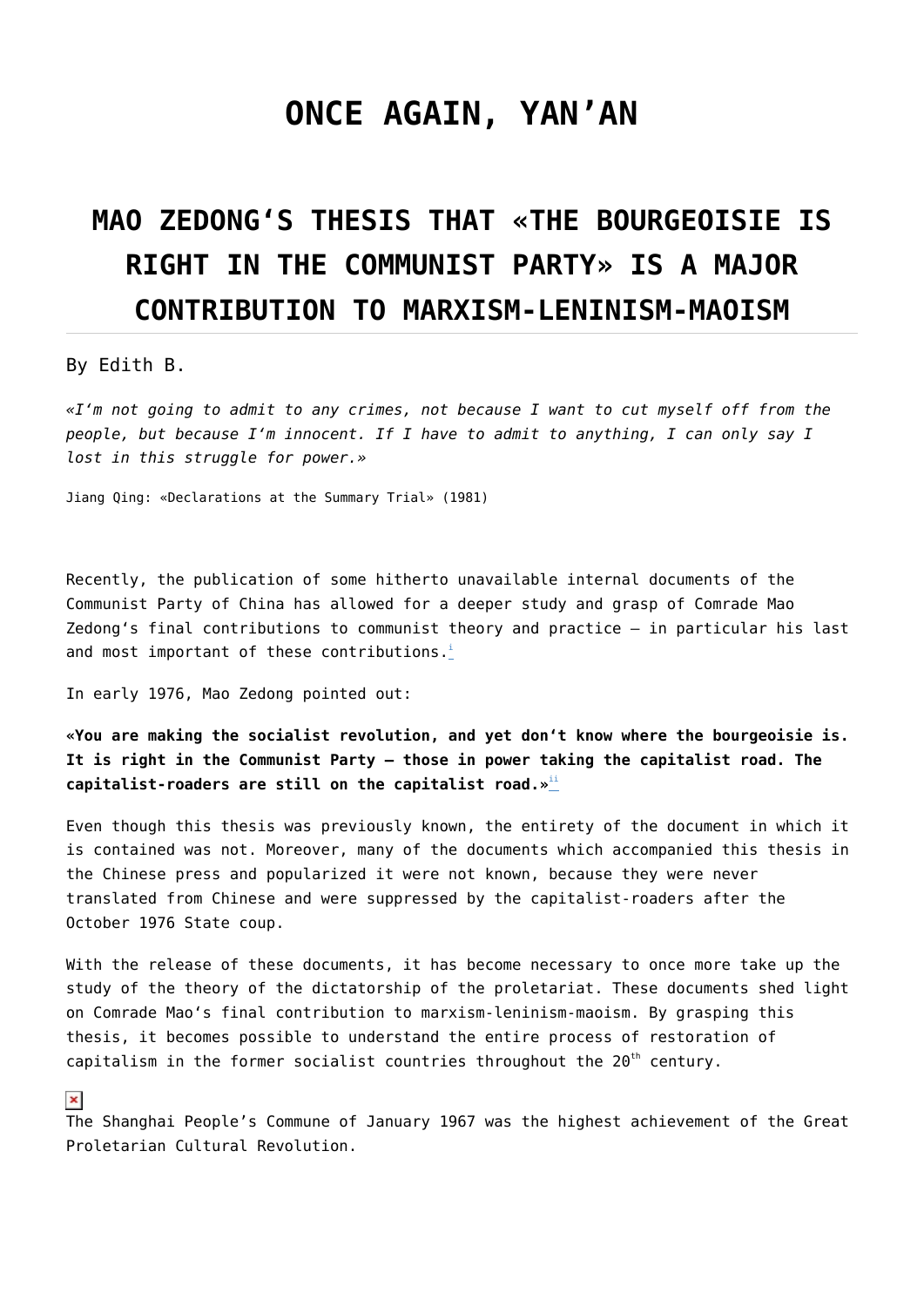# **1. WHAT IS THE FUNDAMENTAL MEANING OF THE THESIS THAT «THE BOURGEOISIE IS RIGHT IN THE COMMUNIST PARTY»?**

Continuing his thesis that **«the bourgeoisie is right in the Communist Party»**, Mao Zedong pointed out:

**«Is there class struggle under socialist society or not? What** *‹Take the three directives as the key link›***! Stability and unity do not mean writing off class struggle; class struggle is the key link, everything else hinges on it. Stalin made a big mistake concerning this question. But not Lenin. He said that small production engenders capitalism continuously and daily. Lenin spoke of building a bourgeois State without the bourgeoisie to safeguard bourgeois right. We ourselves have built just such a State, not much different from the old society. There are ranks and grades, eight grades of wages, distribution according to work, and exchange of equal values. Money is needed to buy grain, coal, or vegetables. Eight grades of wages regardless if you are many people or few.**»<sup>[iii](#page-21-2)</sup> (My emphasis.)

<span id="page-1-0"></span>This thesis is groundbreaking and a qualitatively new development in the theory of the dictatorship of the proletariat. Essentially, Mao Zedong was saying that after the bourgeoisie is in the main defeated, a new capitalist class emerges inside of the Communist Party and the dictatorship of the proletariat. He did not state that capitalist-roaders, that is, the political representatives of the bourgeoisie, emerge within the Party and the State — he literally stated that **«the bourgeoisie is […] right in the Communist Party — those in power taking the capitalist road»**. How is this to be understood? As an objective economic fact which is tied to the struggle between the two lines and the two roads. Let us investigate how this thesis came to be before investigating its political and economic implications.

In 1852, Karl Marx pointed out:

**«[…] the proletariat rallies more and more around revolutionary socialism, around communism […]. This socialism is the declaration of the permanence of the revolution, the class dictatorship of the proletariat as the necessary transit point to the abolition of class distinctions generally, to the abolition of all the relations of production on which they rest, to the abolition of all the social relations that correspond to these relations of production, to the revolutionizing of all the ideas that result from these social relations.»**[iv](#page-21-3)

<span id="page-1-1"></span>This important thesis lays the foundation for our entire understanding of the dictatorship of the proletariat. It is the very essence of communism. What is communism? It is the permanent (that is, uninterrupted) revolution until a society without private property, States and patriarchy has been reached. To reach such a communist society implies the abolition of all class distinctions, all relations of production on which they rest, all social relations corresponding to these relations of production and all the ideas resulting from these social relations. These «Four Alls» constitute the basis of what Marx called **«bourgeois right»** — to be understood as the bourgeois principle of legal equality, which implies actual socio-economic inequality.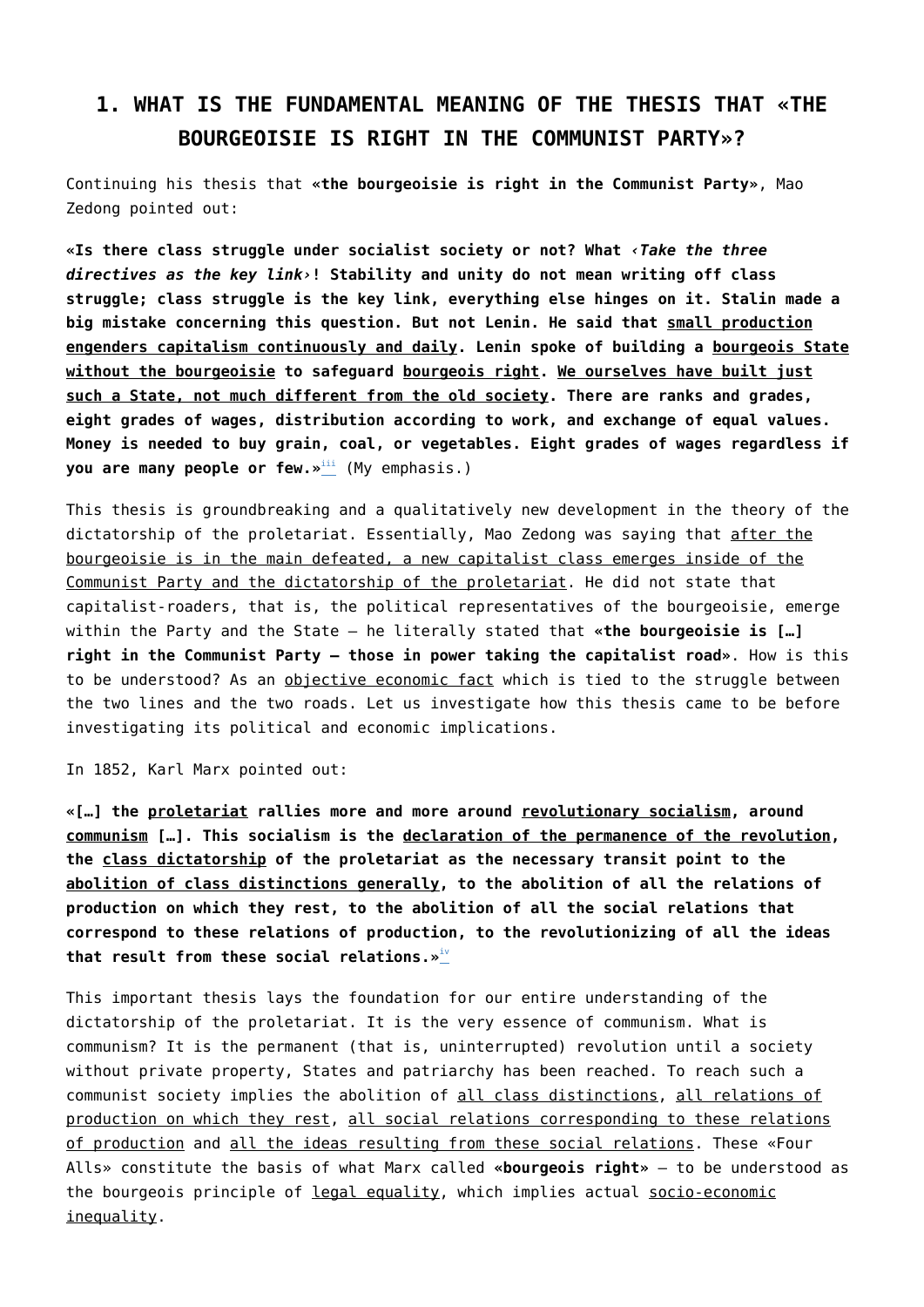In a lengthy passage from Marx's polemic against the opportunist Lassalle and his followers, he pointed out how this bourgeois right is to be abolished, which, I repeat, is a gradual process which takes place on the basis of the transformation of the «Four Alls» mentioned above. Marx wrote:

**«What we have to deal with here is a communist society, not as it has developed on its own foundations, but, on the contrary, just as it emerges from capitalist society; which is thus in every respect, economically, morally, and intellectually, still stamped with the birthmarks of the old society from whose womb it emerges. Accordingly, the individual producer receives back from society — after the deductions have been made — exactly what they give to it. What they have given to it is their individual quantum of labor. For example, the social working day consists of the sum of the individual hours of work; the individual labor time of the individual producer is the part of the social working day contributed by them, their share in it. They receive a certificate from society that they have furnished such-and-such an amount of labor (after deducting their labor for the common funds); and with this certificate, they draw from the social stock of means of consumption as much as the same amount of labor cost. The same amount of labor which they have given to society in one form, they receive back in another.**

**Here, obviously, the same principle prevails as that which regulates the exchange of commodities, as far as this is exchange of equal values. Content and form are changed, because under the altered circumstances no one can give anything except their labor, and because, on the other hand, nothing can pass to the ownership of individuals, except individual means of consumption. But as far as the distribution of the latter among the individual producers is concerned, the same principle prevails as in the exchange of commodity equivalents: a given amount of labor in one form is exchanged for an equal amount of labor in another form.**

**Hence, equal right here is still in principle — bourgeois right, although principle and practice are no longer at loggerheads, while the exchange of equivalents in commodity exchange exists only on the average and not in the individual case.**

**In spite of this advance, this equal right is still constantly stigmatized by a bourgeois limitation. The right of the producers is proportional to the labor they supply; the equality consists in the fact that measurement is made with an equal standard, labor.**

**But one person is superior to another physically, or mentally, and supplies more labor in the same time, or can labor for a longer time; and labor, to serve as a measure, must be defined by its duration or intensity, otherwise it ceases to be a standard of measurement. This equal right is an unequal right for unequal labor. It recognizes no class differences, because everyone is only a worker like everyone else; but it tacitly recognizes unequal individual endowment, and thus productive capacity, as a natural privilege. It is, therefore, a right of inequality, in its content, like every right. Right, by its very nature, can consist only in the application of an equal standard; but unequal individuals (and they would not be different individuals if they were not unequal) are measurable only by an equal standard insofar as they are brought under an equal point of view, are taken from one definite side only — for instance, in**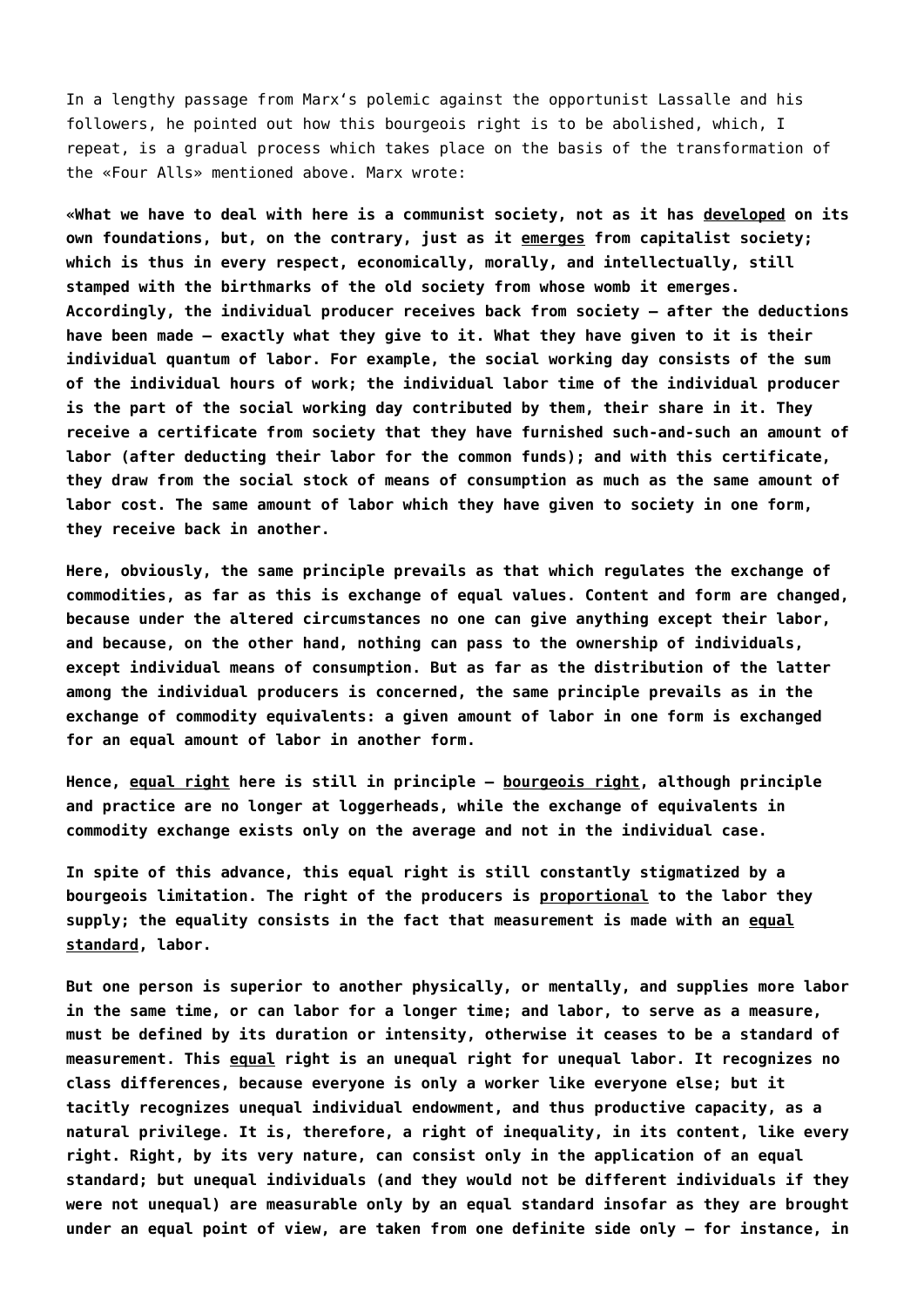**the present case, are regarded only as workers and nothing more is seen in them, everything else being ignored. Further, one worker is married, another is not; one has more children than another, and so on and so forth. Thus, with an equal performance of labor, and hence an equal in the social consumption fund, one will in fact receive more than another, one will be richer than another, and so on. To avoid all these defects, right, instead of being equal, would have to be unequal.**

**But these defects are inevitable in the first phase of communist society as it is when it has just emerged after prolonged birth pangs from capitalist society. Right can never be higher than the economic structure of society and its cultural development conditioned thereby.**

**In a higher phase of communist society, after the enslaving subordination of the individual to the division of labor, and therewith also the antithesis between mental and physical labor, has vanished; after labor has become not only a means of life but life's prime want; after the productive forces have also increased with the all-around development of the individual, and all the springs of cooperative wealth flow more abundantly — only then can the narrow horizon of bourgeois right be crossed in its entirety and society inscribe on its banners: From each according to their ability, to each according to their needs!»** 

<span id="page-3-0"></span>Thus, there exists in socialist society (the lower phase of communist society) still remnants of the «Four Alls» mentioned above. As a result, unequal bourgeois right continues to exist, since it has in practice not yet been made obsolete. Therefore, the State continues to exist as well. And under socialism, this State — the dictatorship of the proletariat — is, as Lenin would point out, a State based on the preservation of this exact unequal bourgeois right! Lenin pointed out:

**«And so, in the first phase of communist society (usually called socialism) ‹bourgeois right› is not abolished in its entirety, but only in part, only in proportion to the economic revolution so far attained, that is, only in respect of the means of production. ‹Bourgeois right› recognizes them as the private property of individuals. Socialism converts them into common property. To that extent — and to that extent alone — ‹bourgeois right› disappears.**

**However, it persists as far as its other part is concerned; it persists in the capacity of regulator (determining factor) in the distribution of products and the allotment of labor among the members of society. The socialist principle: ‹The one who does not work shall not eat›, is already realized; the other socialist principle: ‹An equal amount of products for an equal amount of labor›, is also already realized. But this is not yet communism, and it does not yet abolish ‹bourgeois right›, which gives unequal individuals, in return for unequal (really unequal) amounts of labor, equal amounts of products.**

**This is a ‹defect›, says Marx, but it is unavoidable in the first phase of communism; for if we are not to indulge in utopianism, we must not think that having overthrown capitalism people will at once learn to work for society without any rules of law. Besides, the abolition of capitalism does not immediately create the economic prerequisites for such a change.**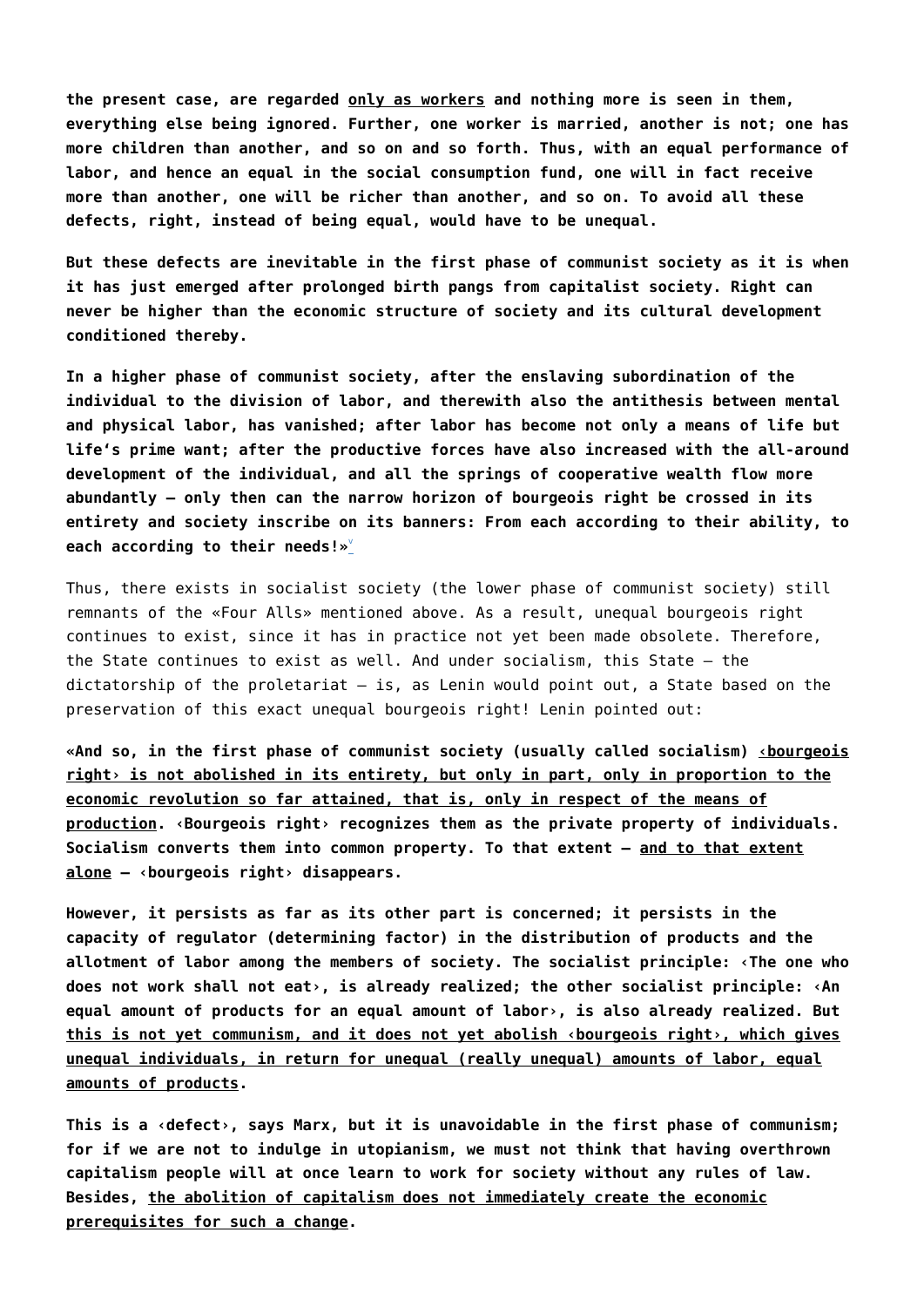**Now, there are no other rules than those of ‹bourgeois right›. To this extent, therefore, there still remains the need for a State, which, while safeguarding the common ownership of the means of production, would safeguard equality in labor and in the distribution of products.**

**The State withers away insofar as there are no longer any capitalists, any classes, and, consequently, no class can be suppressed.**

**But the State has not yet completely withered away, since the still remains the safeguarding of ‹bourgeois right›, which sanctifies actual inequality. For the State to wither away completely, complete communism is necessary.**

### **[…]**

**Only now can we fully appreciate the correctness of Engels' remarks mercilessly ridiculing the absurdity of combining the words ‹freedom› and ‹State›. So long as the State exists there is no freedom. When there is freedom, there will be no State.**

**The economic basis for the complete withering away of the State is such a high state of development of communism at which the antithesis between mental and physical labor disappears, at which there consequently disappears one of the main sources of modern social inequality — a source, moreover, which cannot on any account be removed immediately by the mere conversion of the means of production into public property, by the mere expropriation of the capitalists.**

#### **[…]**

**In its first phase, or first stage, communism cannot as yet be fully mature economically and entirely free from traditions or vestiges of capitalism. Hence the interesting phenomenon that communism in its first phase retains ‹the narrow horizon of bourgeois right›. Of course, bourgeois right in regard to the distribution of consumer goods inevitably presupposes the existence of the bourgeois State, for right is nothing without an apparatus capable of enforcing the observance of the rules of law.**

<span id="page-4-0"></span>**It follows that under communism there remains for a time not only bourgeois right, but even the bourgeois State, without the bourgeoisie!»<sup>[vi](#page-21-5)</sup> (My emphasis.)** 

As Lenin explains, the necessary existence of bourgeois right under socialism until the gradual abolition of the «Four Alls» has been completed and communism is realized necessitates the existence of a State — what Lenin terms a **«bourgeois State without the bourgeoisie»**. This is an extremely important thesis, which Mao Zedong's thesis that **«the bourgeoisie is right in the Communist Party»** is based upon.

<span id="page-4-1"></span>In order to grasp this thesis in its proper context, we must understand socialism as a transitional period — what Marx called **«a permanent revolution»** — in which society struggles over which of the two roads to take — the capitalist road or the communist road. Marx pointed out that the dictatorship of the proletariat **«itself only constitutes the transition to the abolition of all classes and to a classless society»**. [vii](#page-21-6) During this transitional period, as Mao Zedong correctly stated: **«Under the**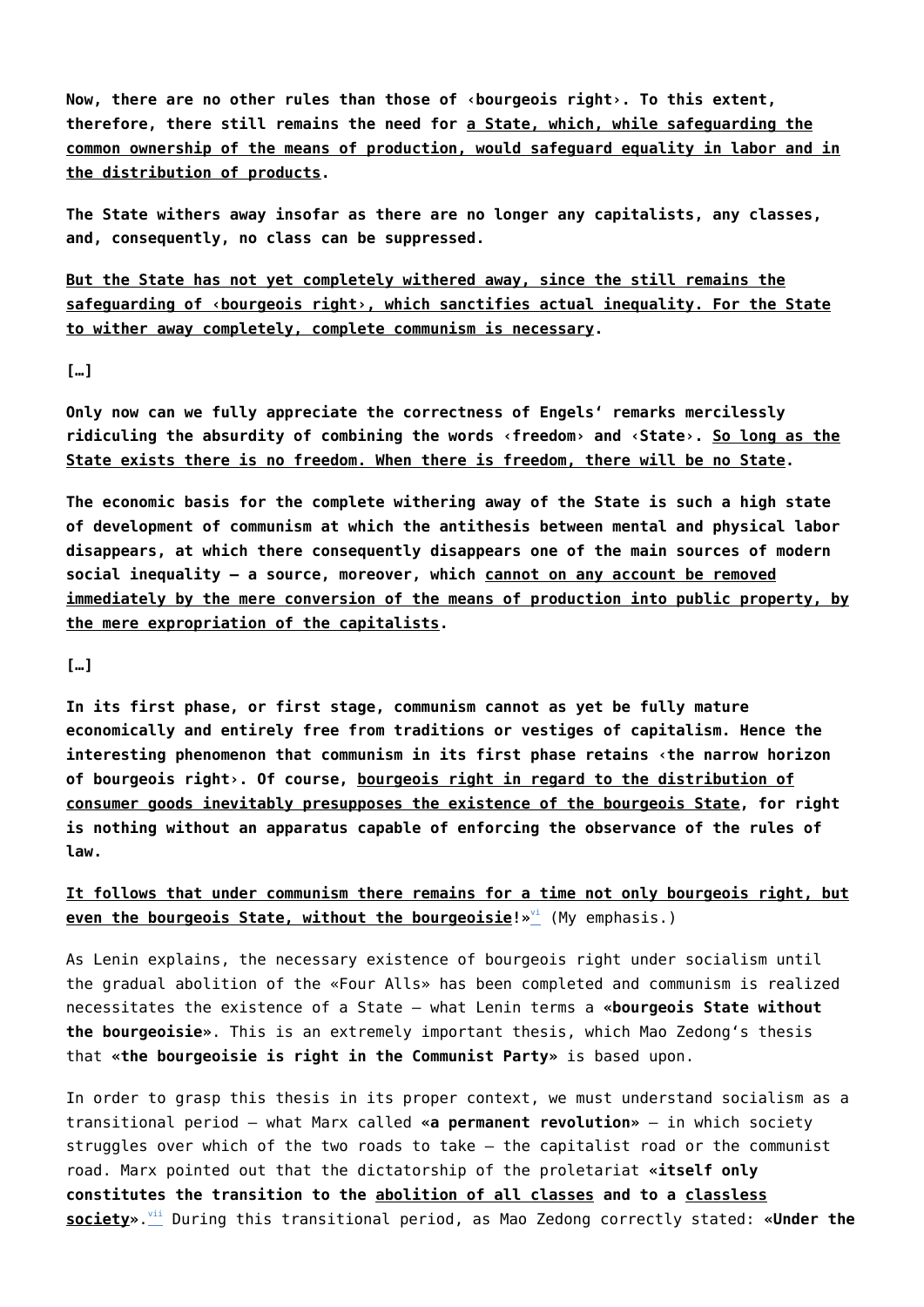### <span id="page-5-0"></span>**dictatorship of the proletariat such things [as bourgeois right] can only be restricted.»**[viii](#page-21-7)

This leads us to an important question. If bourgeois right is the social basis for the emergence and continued existence of a new bourgeoisie inside the Party and State under socialism, then what is its economic basis? It is exploitation. In his «Critique of the Gotha Program», Marx pointed out that the workers are paid according to their contribution **«after deducting their labor for the common funds»**, that is, after a certain amount of surplus value has been extracted from the labor process by the **«bourgeois State without the bourgeoisie»**. Marx foresaw the problem in this and therefore highlighted the decision of the Paris Commune to lower the portion of these **«common funds»** expended on the salaries of Party and State functionaries to the lowest possible amount (which constituted an important restriction on bourgeois right). Marx wrote:

**«Instead of continuing to be the agent of the Central Government, the police was at once stripped of its political attributes, and turned into the responsible, and at all times revocable, agent of the Commune. So were the officials of all other branches of the administration. From the members of the Commune downwards, the public service had to be done at a worker's wage. The vested interests and the representation allowances of the high dignitaries of State disappeared along with the high dignitaries themselves. Public functions ceased to be the private property of the tools of the Central Government. Not only municipal administration, but the whole initiative hitherto exercised by the State was laid into the hands of the Commune.»**[ix](#page-21-8)

<span id="page-5-1"></span>Mao Zedong emphasized this point when he spoke about the need for restricting bourgeois right under socialism. He pointed out:

**«Lenin said: ‹Small production engenders capitalism and the bourgeoisie continuously, daily, hourly, spontaneously, and on a mass scale.› This also occurs among a section of the workers and a section of the Party members. Both within the ranks of the proletariat and among the personnel of State organs there are people who follow the bourgeois style of life.**»<sup>[x](#page-21-9)</sup>

<span id="page-5-3"></span><span id="page-5-2"></span>All Party and State functionaries under socialism are paid from the **«common funds»** of which Marx spoke. This constitutes a form of bourgeois right. Moreover, these salaries are not the return of a part of the value generated by productive labor, but salaries for non-productive labor — this constitutes a form of small production, which **«engenders capitalism and the bourgeoisie»**, as Lenin said.<sup>[xi](#page-21-10)</sup> Therefore, not only in society at large, but inside the **«bourgeois State without the bourgeoisie»** itself, capitalism and a new bourgeoisie are continuously being generated.

This clearly constitutes a form of exploitation. Objectively speaking, under socialism, the paid functionaries of the Party and the State constitute — as an economic category — a new bourgeois class. This is the very essence of Mao's thesis that **«the bourgeoisie is right in the Communist Party»**. This thesis points out the fact that all functionaries of the Communist Party and the socialist State are capitalists. Mao also pointed out in the quotation above: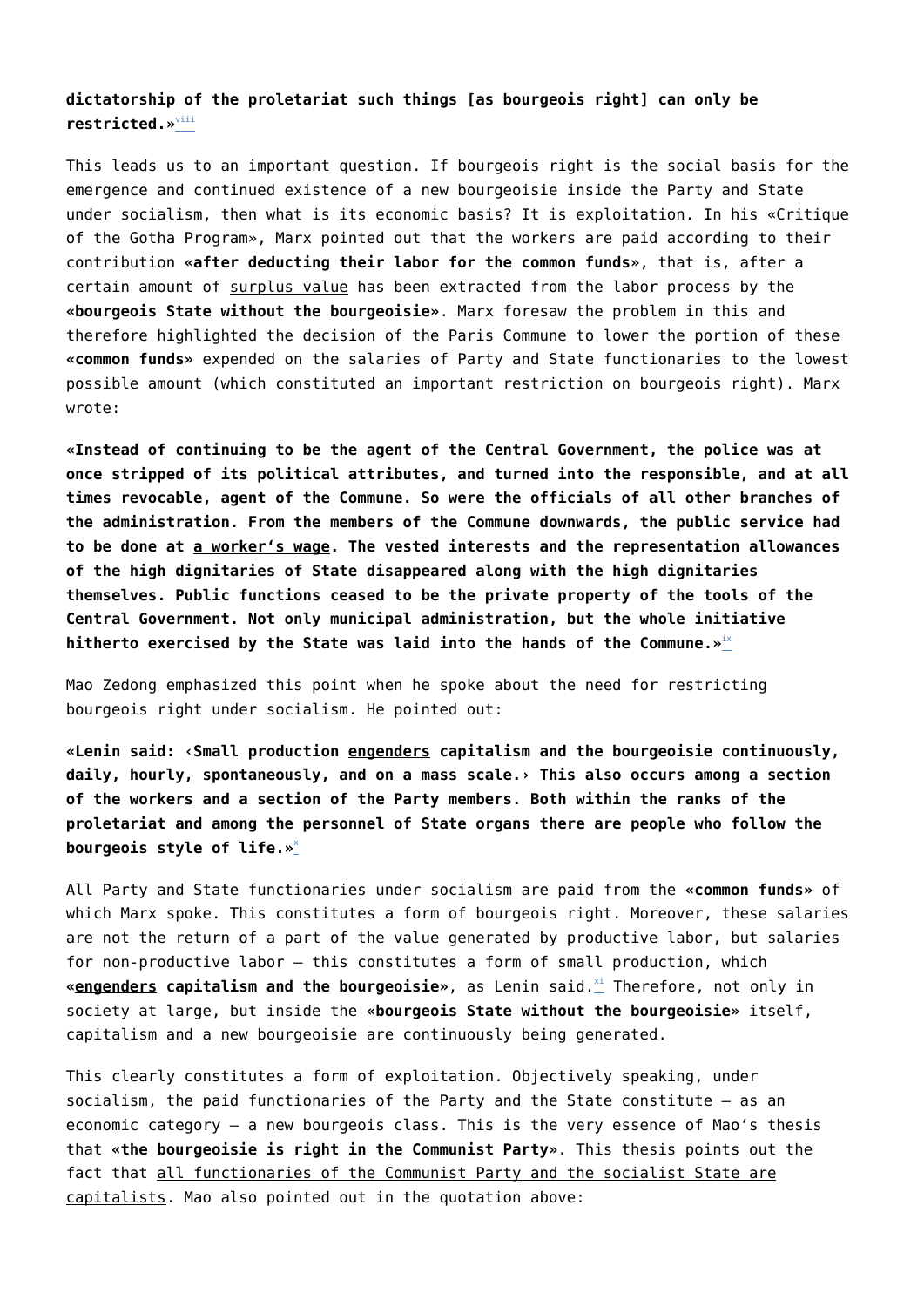**«Stalin made a big mistake concerning this question. But not Lenin. He said that small production engenders capitalism continuously and daily. Lenin spoke of building a bourgeois State without the bourgeoisie to safeguard bourgeois right. We ourselves have built just such a State, not much different from the old society. There are ranks and grades, eight grades of wages, distribution according to work, and exchange of equal values. Money is needed to buy grain, coal, or vegetables. Eight grades of wages regardless if you are many people or few.»** (My emphasis.)

Why did Stalin make a big mistake concerning this question? In his «Economic Problems of Socialism in the Soviet Union», Stalin wrote:

**«Further, I think that we must also discard certain other concepts taken from Marx's ‹Capital› — where Marx was concerned with an analysis of capitalism — and artificially applied to our socialist relations. I am referring to such concepts, among others, as ‹necessary› and ‹surplus› labour, ‹necessary› and ‹surplus› product, ‹necessary› and ‹surplus› time. Marx analyzed capitalism in order to elucidate the source of exploitation of the working class — surplus value — and to arm the working class, which was bereft of means of production, with an intellectual weapon for the overthrow of capitalism. It is natural that Marx used concepts (categories) which fully corresponded to capitalist relations. But it is strange, to say the least, to use these concepts now, when the working class is not only not bereft of power and means of production, but, on the contrary, is in possession of the power and controls the means of production. Talk of labour power being a commodity, and of ‹hiring› of workers sounds rather absurd now, under our system: as though the working class, which possesses means of production, hires itself and sells its labour power to itself. It is just as strange to speak now of ‹necessary› and ‹surplus› labour: as though, under our conditions, the labour contributed by the workers to society for the extension of production, the promotion of education and public health, the organization of defence, and so on, is not just as necessary to the working class, now in power, as the labour expended to supply the personal needs of the worker and his family.**

**It should be remarked that in his ‹Critique of the Gotha Program›, where it is no longer capitalism that he is investigating, but, among other things, the first phase of communist society, Marx recognizes labour contributed to society for extension of production, for education and public health, for administrative expenses, for building up reserves, and so on, to be just as necessary as the labour expended to supply the** consumption requirements of the working class.»<sup>[xii](#page-21-11)</sup>

<span id="page-6-0"></span>This is only correct in terms of one aspect. As Lenin pointed out in the quotation above, **«in the first phase of communist society (usually called socialism) ‹bourgeois right› is not abolished in its entirety, but only in part, only in proportion to the economic revolution so far attained, that is, only in respect of the means of production. ‹Bourgeois right› recognizes them as the private property of individuals. Socialism converts them into common property. To that extent — and to that extent alone — ‹bourgeois right› disappears»**. (My emphasis.) Therefore, Stalin is correct only insofar as a part of the surplus value extracted from the workers under socialism is given back to them in the form of socialist construction, social services, and so on. But in terms of the payment of salaries of non-producing Party and State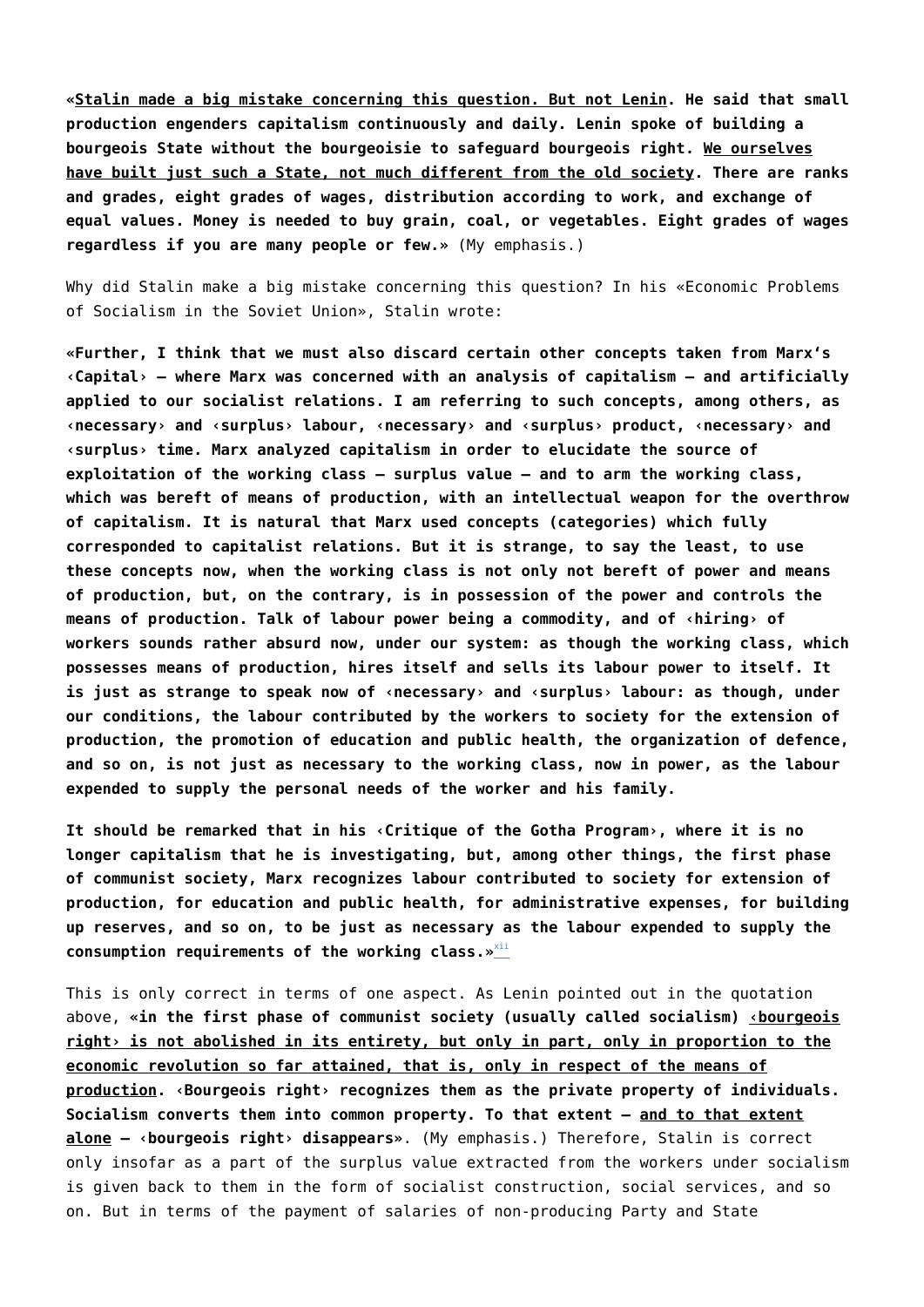functionaries, Stalin is mistaken, for this still constitutes a form of exploitation. Moreover, it constitutes the economic basis of the inner-Party bourgeoisie. This is why **«Stalin made a big mistake concerning this question»**.

In conclusion, the meaning of Mao's thesis that **«the bourgeoisie is right in the Communist Party»** is exactly that — a new capitalist class is generated on the basis of surplus value extracted from the working class, which takes the form of salaries for Party and State functionaries. This is objectively the economic category to which all such people belong to, also members of the Left and communist leaders such as Lenin, Stalin and Mao. Of course, this in no way means that such people are the political representatives of the capitalist class — that is the case only with the capitalistroaders, as Mao correctly pointed out. For the members of the Left, it is a case of being in a similar position to Friedrich Engels, who was a member of the old bourgeois class but nonetheless served the proletarian cause for his entire life. Therefore, as a political term, it makes sense to only use the term «inner-Party bourgeoisie» to refer to the capitalist-roaders, and not to the communist-roaders — but as an economic term, categorizing all functionaries as capitalists is necessary, so as to grasp the social basis of capitalist restoration.

This thesis may sound controversial to some people, but I don't believe it to be. Lenin made the exact same observation about the labor aristocracy of the Social-Democratic Parties. He pointed out that the functionaries of political parties, trade unions and other working-class organizations were bribed by the bourgeoisie in a million different ways. This constituted the economic basis for their turn toward opportunism, social-patriotism and revisionism. This also takes place inside the Communist Parties, where professional revolutionaries are paid by dues and other forms of profit obtained by the Party. Recognizing this is the first step one must take in order to prevent the emergence of opportunism in such a Party — ignoring it will inevitably lead to the victory of opportunism.

Finally, as Lenin pointed out, it is not only small production inside of the Party and State apparatus which generates capitalism and a bourgeoisie, but small production in general. Therefore, under socialism, a bourgeoisie also emerges continuously outside of the Party and the State. These new capitalist elements represent the interests of the non-State-monopoly bourgeoisie, whereas the inner-Party bourgeoisie represents the State-monopoly bourgeoisie. From this can be seen the struggles which took place between the social-fascist and bourgeois-democratic faction of the big bourgeoisie in the Soviet Union and China in the decades following the restoration of capitalism there, in which it was decided which «shade» of capitalism would be built in those countries. In the Soviet Union, the non-State-monopoly bourgeoisie won out, but in China, it was the State-monopoly bourgeoisie. Of course, both of these factions collude and contend, and it must be emphasized that they assist one another in promoting the restoration of capitalism. For instance, Liu Shaoqi promoted the growth of non-State-monopoly capitalism in the Chinese countryside. $\frac{x}{1+x}$ 

<span id="page-7-0"></span>The fact that all Party and State functionaries under socialism constitute part of a new capitalist class leads us to center not on economics but on politics. The economic basis of the inner-Party bourgeoisie can only be changed through a protracted struggle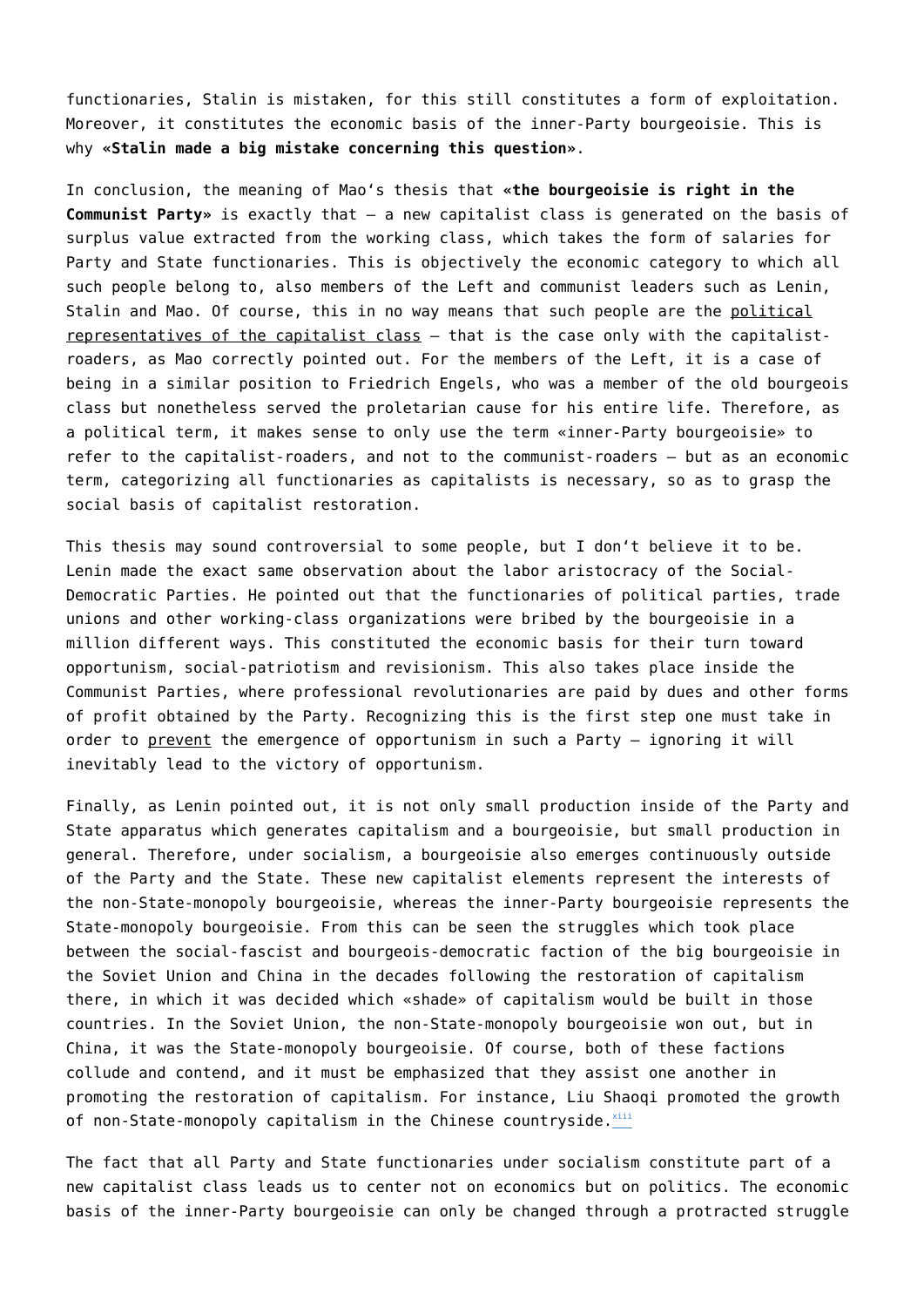against the «Four Alls», which cannot be completed from one day to the next. However, the social basis of the inner-Party bourgeoisie is bourgeois right. This leads the struggle between the capitalist road and the communist road under socialism to center on the struggle on whether to restrict or expand bourgeois right.

# **2. TO CONSOLIDATE THE DICTATORSHIP OF THE PROLETARIAT AND FIGHT CAPITALIST RESTORATION, ONE MUST CENTER ON THE QUESTION OF BOURGEOIS RIGHT**

The expansion of bourgeois right constitutes the restoration of capitalism, whereas its restriction constitutes the consolidation of socialism. This is the very essence of the **«permanence of the revolution»** as Marx stated. Mao Zedong pointed out:

**«Our country at present practises a commodity system, and the wage system is unequal too, there being the eight-grade wage system, and so on. These can only be restricted under the dictatorship of the proletariat. Thus it would be quite easy for people like Lin Biao to push the capitalist system if they come to power. Therefore, we should read some more marxist-leninist works.**»<sup>[xiv](#page-22-0)</sup> (My emphasis.)

<span id="page-8-0"></span>In this quotation, Mao pointed out that whereas socialism can only be consolidated step by step through the gradual restriction of bourgeois right, capitalism can be restored overnight. In fact, this **«would be quite easy»**. As the historical experience in China has shown, capitalism was indeed restored in the course of only a few months in the summer and fall of 1976. The State coup in October 1976 only represented the culmination of this process. This is why Mao Zedong pointed out:

#### <span id="page-8-1"></span>«The rise to power of revisionism means the rise to power of the bourgeoisie.»<u>×</u>

<span id="page-8-2"></span>This assertion of mine runs counter to what is stated by certain people, such as Dengyuan Hsu and Pao-yu Ching, who misunderstand the question of the inner-Party bourgeoisie. For example, they state that *«the transtion between 1949 and 1978 was socialist»* and that *«the direction of the transition was reversed by Deng's reform* since 1979».<sup>[xvi](#page-22-2)</sup> Thus, in their view, the socialist road was being followed until Hua Guofeng was removed from power in 1978. This runs counter to Mao Zedong's thesis, because the point to center on is bourgeois right, not the relations of production. As was pointed out by Mao Zedong in 1969:

<span id="page-8-3"></span>**«Apparently, we couldn't do without the Great Proletarian Cultural Revolution, for our base was not solid. From my observations, I am afraid that in a fairly large majority of factories — I don't mean all or the overwhelming majority — directorship was not in the hands of real marxists and the masses of workers. Not that there were no good people in the directorship of the factories. There were. There were good people among the secretaries, deputy secretaries and members of Party committees and among the Party branch secretaries. But they followed that line of Liu Shaoqi's, just resorting to material incentive, putting profit in command, and instead of promoting proletarian politics, handing out bonuses, and so forth. […] But there are indeed bad people in the factories. […] This shows that the revolution is still unfinished.»**[xvii](#page-22-3)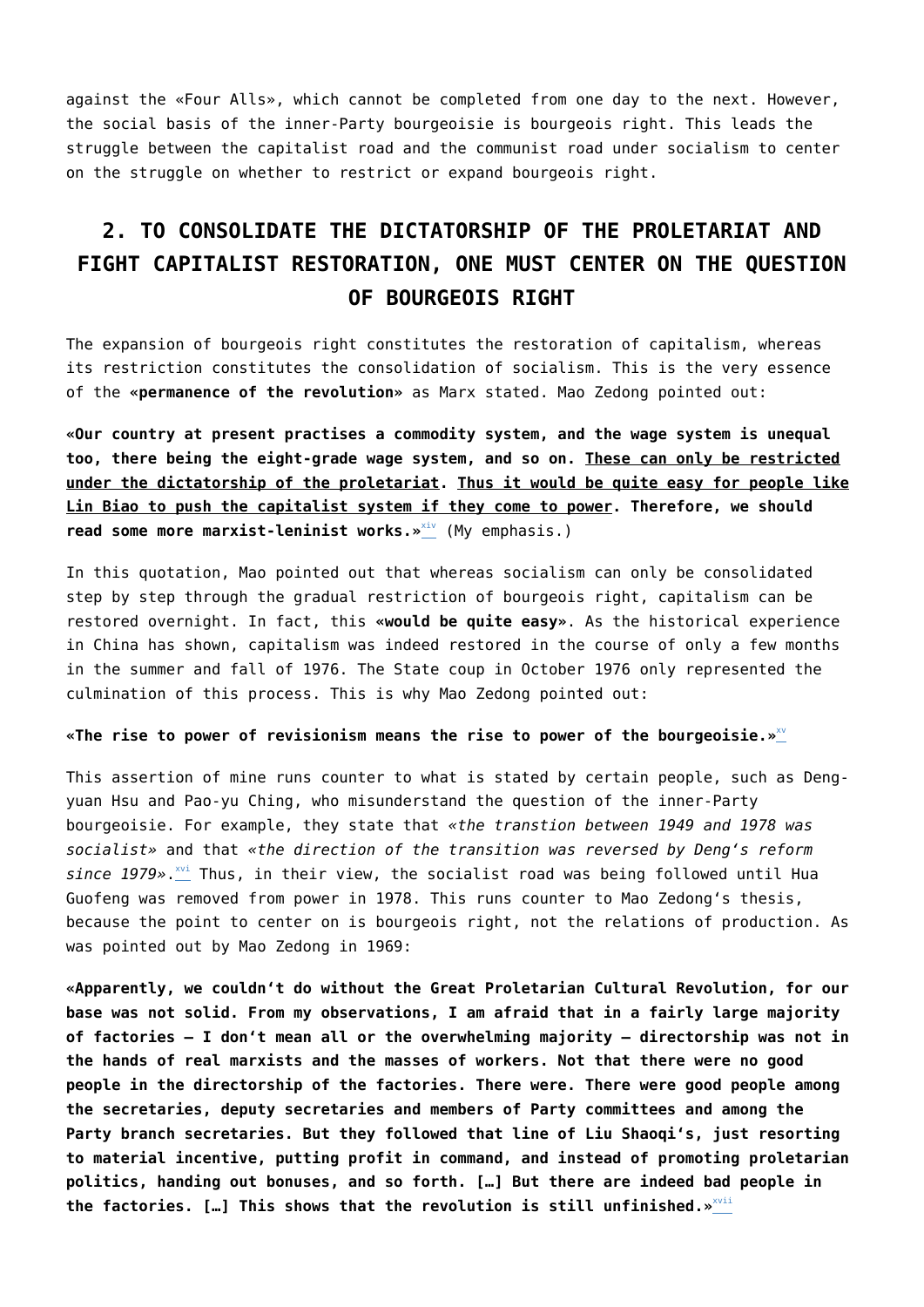This leads us to center not on the ownership system, but on the question of directorship — which class is directing the ownership system? Is bourgeois right being restricted or expanded? According to Mao, the question of bourgeois right is the very essence of the struggle between the capitalist road and the communist road. It has nothing to do with socialist economic forms as put forward by Hsu and Ching. Zhang Chunqiao pointed out:

*«Chairman Mao's remarks not only explain the necessity for the Great Proletarian Cultural Revolution but also help us be more aware that in the problem of the system of ownership, as in all others, we should pay attention not only to its form but also to its actual content. It is perfectly correct for people to give full weight to the decisive role of the system of ownership in the relations of production. But it is incorrect to give no weight to whether the issue of ownership has been resolved merely in form or in actual fact, to the reaction upon the system of ownership exerted by the two other aspects of the relations of production — the relations among people and the form of distribution — and to the reaction upon the economic base exerted by the superstructure; these two aspects and the superstructure may play a decisive role under given conditions. Politics is the concentrated expression of economics. Whether the ideological and political line is correct or incorrect, and which class holds the directorship, decides which class owns those factories in actual fact. Comrades may recall how we turned any enterprise owned by bureaucratic capital or national capital into a socialist enterprise. Didn't we do the job by sending a military-control representative or a State representative there to transform it according to the Party's line and policies? Historically, every major change in the system of ownership, be it the replacement of slavery by the feudal system or of feudalism by capitalism, was invariably preceded by the seizure of political power, which was then used to effect large-scale change in the system of ownership and consolidate and develop the new system. Even more is this the case with socialist public ownership which cannot be born under the dictatorship of the bourgeoisie. Bureaucratic capital, which controlled 80% of the industry in old China, could be transformed and placed under ownership by the whole people only after the People's Liberation Army had defeated Chiang Kai-shek. Similarly, a capitalist restoration is inevitably preceded by the seizure of directorship and a change in the line and policies of the Party. Wasn't this the way Khrushchev and Brezhnev changed the system of ownership in the Soviet Union? Wasn't this the way Liu Shaoqi and Lin Biao changed the nature of a* number of our factories and other enterprises to varying degrees?»[xviii](#page-22-4)

<span id="page-9-0"></span>It is necessary to center on the question of the superstructure in order to discern whether or not a country is socialist. That is, one must look at the ideological and political line which guides the directorship of the Party and the State. The line pursued by Hua Guofeng was one of expanding, not restricting, bourgeois right. Hua put forward the policy of «standing still», which is in effect the policy of expanding bourgeois right. In discussing the question of learning from Dazhai in agriculture, Hua Guofeng stated:

<span id="page-9-1"></span>*«To build Dazhai-type counties all over the country means enabling every county in China to achieve stability and unity on the basis of Chairman Mao's revolutionary line* and go all out to build socialism will millions united as one.»[xix](#page-22-5)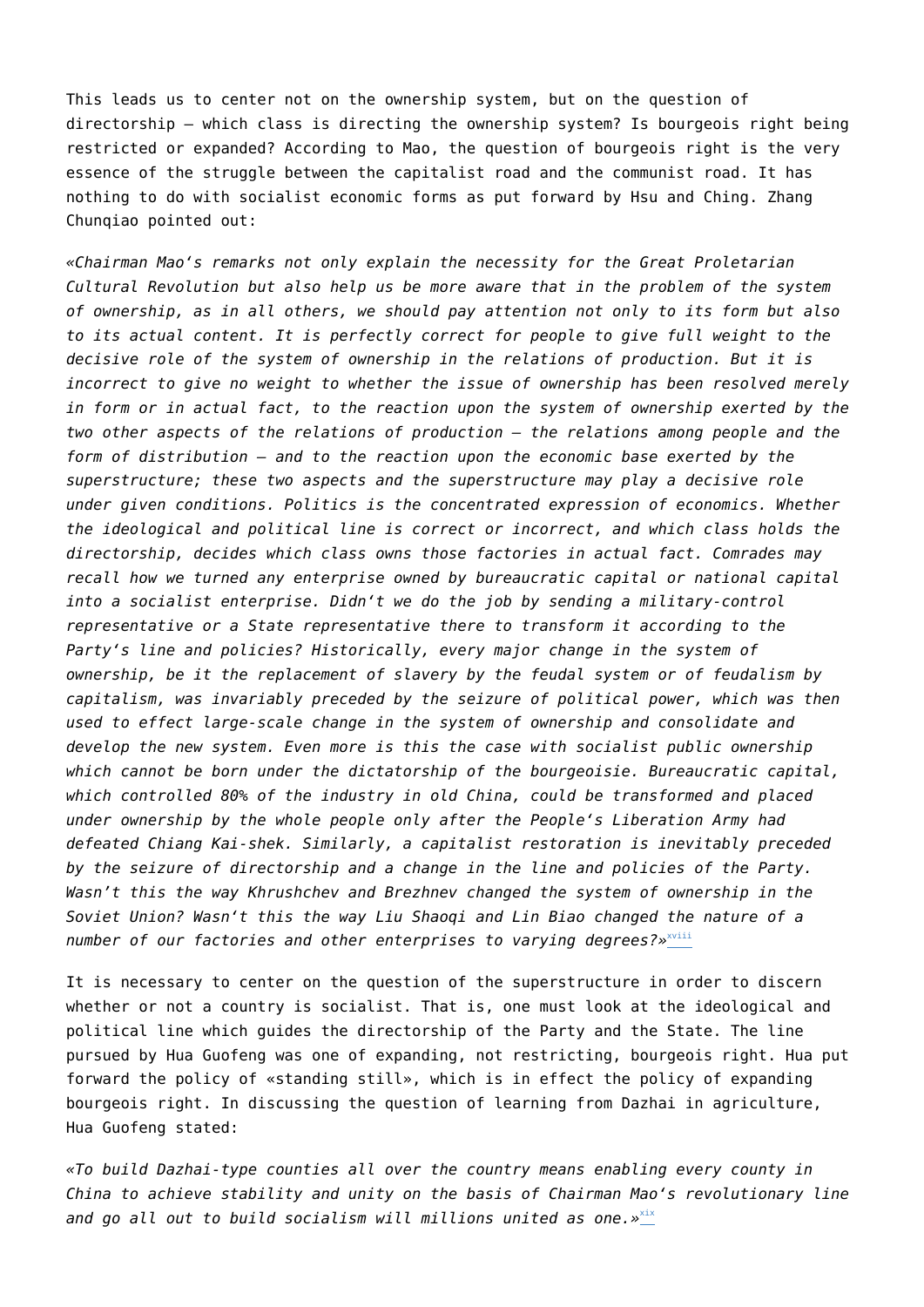Here, it is already *«stability and unity»* which is being emphasized instead of the class struggle. But to this revisionist character, what does it mean to follow Mao Zedong's revolutionary line? He further stated:

*«It means that every county will implement the general principle of ‹taking agriculture as the foundation and industry as the leading factor› in developing the national economy, undertake large-scale farmland capital construction, basically realize the mechanization of agriculture, ‹take grain as the key link and ensure an all-round development› so that production of grain, cotton, oil-bearing crops, pigs, all industrial crops and forestry, animal husbandry, side-occupations and fishery will surpass the targets set in the National Programme for Agricultrual Development and outstrip the State plans. We should see to it that the modernization of agriculture will more effectively put forward and guarantee the modernization of industry, national defense and science and technology so as to greatly strengthen the material base of our great socialist homeland for preparedness against war and natural* disasters.»<sup>[xx](#page-22-6)</sup>

<span id="page-10-0"></span>Is the question of learning from Dazhai fundamentally a question of agricultural modernization and industrialization, or is it fundamentally a question of class struggle? Jiang Qing's position taken at the very same conference at which Hua Guofeng was speaking was in total contradiction to his line. She stated:

*«It is true that agricultural production in the whole nation is currently encountering some difficulty. This can be imputed to natural disasters and the threat of a capitalist restoration in the countryside. Natural disasters can be surmounted. Haven't many Red Flag irrigation ditches appeared in the country? These are the best proof of our comrades' triumph over drought. The capitalist restoration in agriculture is dangerous, for the pernicious influence of Liu Shaoqi's revisionism has been thoroughly eliminated. It is reported that in some production teams there still exists the revisionist policy of* San Zi Yi Bao *[extension of plots for private use, extension of free markets, an increase in the number of small enterprises with sole responsibility for their own profits or losses, and the fixing of output quotas on the basis of individual households]. Isn't it strange? According to the report of our comrades in Jiangxi some counties in that province did not comprehend properly the Central Committee's agricultural policy. They doubt the feasibility of agricultural mechanization in five years as programmed in the 5th Five-Year Plan formulated by the Central Committee. The emergence of this kind of conservative attitude is also a stumbling block to the development of agriculture. Still, some other comrades in their reports to the Central Committee questioned the feasibility of relying on agricultural banks for the development of the agricultural economy. I would like to advise you here that all development plans for agricultural production must be drawn up in accordance with Chairman Mao's instructions on ‹practicing self-reliance to acquire adequate clothing and food› rather than on reliance on agricultural credits for developing production. To rely on ourselves and strive for greater achievement is the key to* success. Only through self-reliance can we achieve triumph over difficulties.»<sup>XXI</sup>

<span id="page-10-1"></span>Mao Zedong pointed out that in the socialist development of agriculture, the key link is class struggle, the struggle between the capitalist road and the communist road. He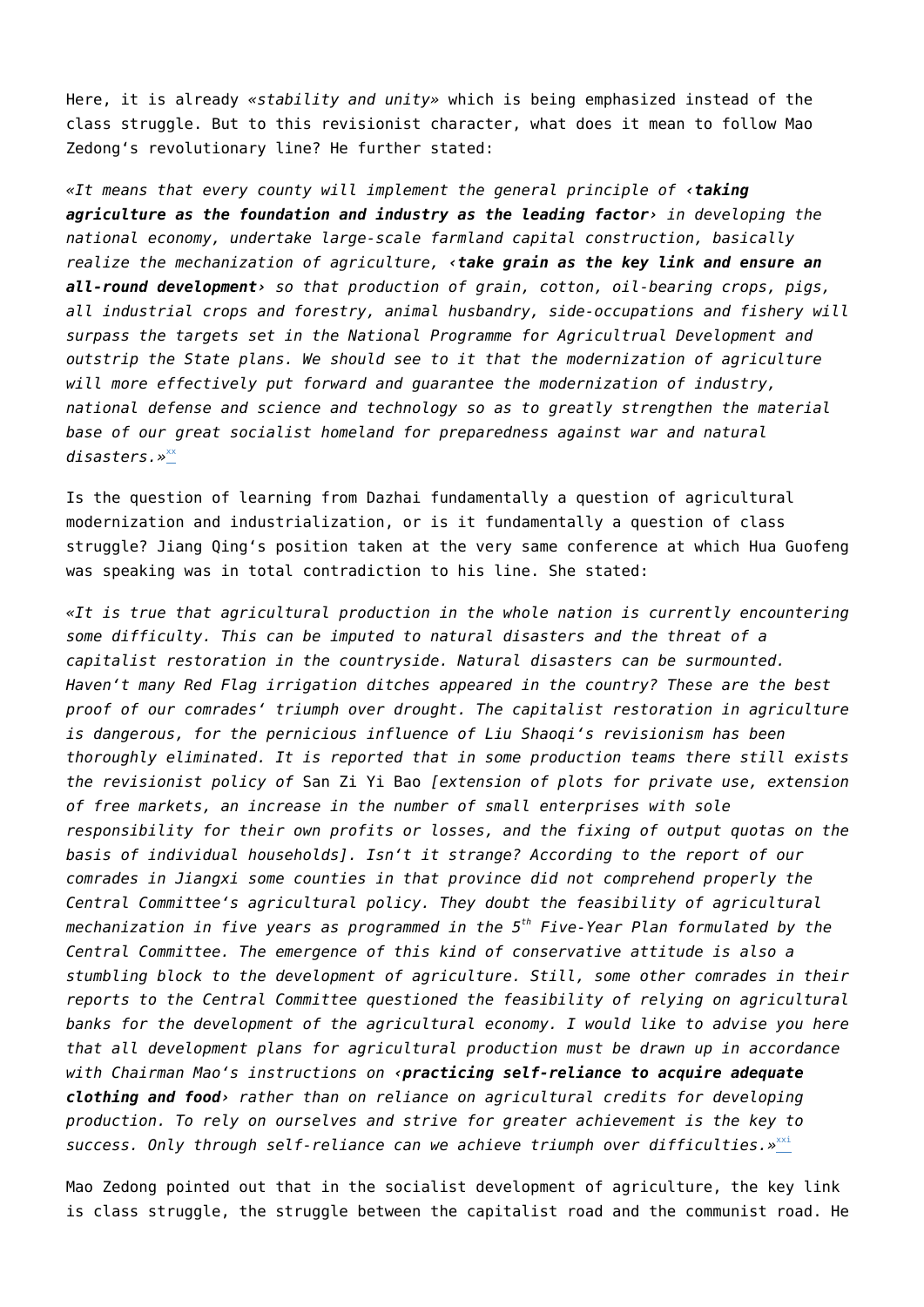stated:

<span id="page-11-0"></span>**«If socialism does not occupy the rural front, capitalism assuredly will. Is it** possible to take a road which is neither capitalist nor socialist?»<sup>[xxii](#page-22-8)</sup>

The line put forward by Hua Guofeng is precisely what Mao Zedong called «standing still» on the problem of bourgeois right — the problem of ignoring class struggle, which leads to the restoration of capitalism. Mao pointed out:

**«Is there class struggle under socialist society or not? What** *‹Take the three directives as the key link›***! Stability and unity do not mean writing off class struggle; class struggle is the key link, everything else hinges on it.**

**[…]**

**In 1949 it was proposed the that the main contradiction within China was that between the proletariat and the bourgeoisie. 13 years later, the question of class struggle was raised again, and the situation began to take a turn for the better. What is the Great Proletariat Cultural Revolution up to? Class struggle. Liu Shaoqi promoted the theory that class struggle had died out. In fact he himself had not** *‹died out›***. He wanted to protect his bunch of traitors and diehard followers. Lin Biao wanted to bring down the proletariat and staged a State coup. So has it died out?**

**Why do some people not clearly see the issue of the contradictions in socialist society? Don't the old bourgeoisie still exist? Hasn't everyone seen the great numbers of small bourgeoisie? Are there not many bourgeois intellectuals who still have not well remolded? Is the influence of small production, corruption, and speculation not everywhere? Are the anti-Party groups of Liu, Lin and others not horrifying? The problem is that they themselves belong to the small bourgeoisie and their thinking easily turns Rightist. The issue is that they themselves represent the bourgeoisie, but say that class contradictions are not recognizable.**

**The thinking of some comrades, mainly the old comrades, remains ‹standing still› at the stage of the bourgeois-democratic revolution. They don't understand, resist, or even oppose the socialist revolution. […]**

**Why didn't Lenin ‹stand still›? After the democratic revolution the workers and the poor and lower-middle peasants did not stand still, they wanted revolution. On the other hand, a number of Party members have not wanted to go forward; some have moved backward and opposed the revolution. Why? Because they became high officials and wanted to protect the interests of high officials. They have a good house, a car, a high salary, and attendants, more grievous than the capitalists. With the socialist revolution they themselves come under fire. When it came to the cooperative transformation of agriculture there were people in the Party who opposed it, and when it now comes to criticizing bourgeois right, they resent it. You are making the socialist revolution, and yet don't know where the bourgeoisie is. It is right in the Communist Party — those in power taking the capitalist road. The capitalist roaders are still on the capitalist road.**

**Will there be a need for revolution 100 years from now? Will there still be need for**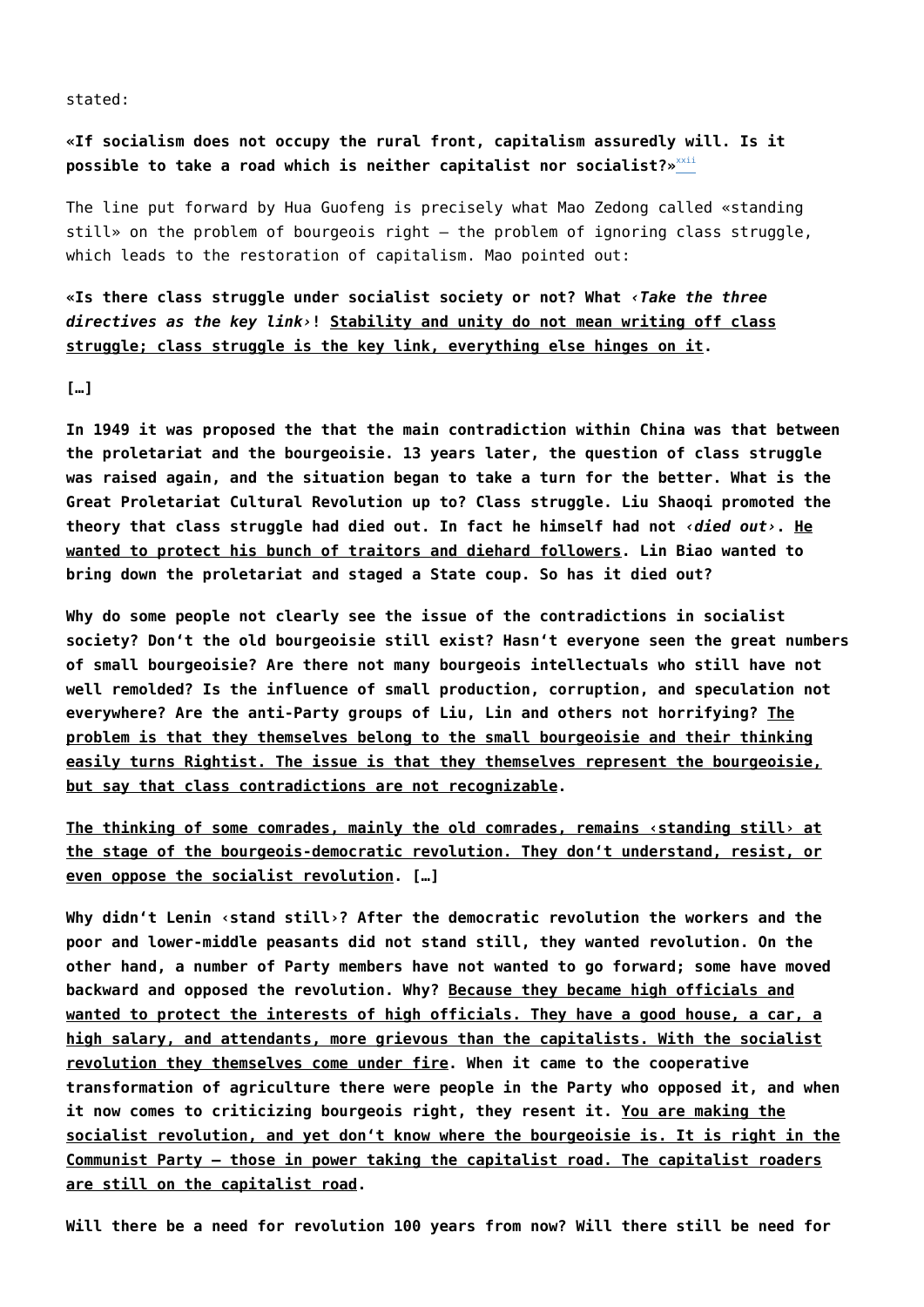**revolution 1,000 years from now? There is always need for revolution. There are always sections of the people who feel themselves oppressed; junior officials, students, workers, peasants and soldiers don't like bigshots oppressing them. That's why they want revolution. Will contradictions no longer be recognized 10,000 years from now?** Why not? They will still be recognized.»<sup>[xxiii](#page-22-9)</sup> (My emphasis.)

<span id="page-12-0"></span>By centering on the problem of the ownership system and not the problem of which class holds political power, the authors of the book «Rethinking Socialism» end up taking position in favor of the revisionism of Hua Guofeng. But where did Deng Xiaoping's revisionism come from? It came to power along with Hua Guofeng. What Hsu and Ching end up «rethinking» is the principles of marxism-leninism-maoism. This is also the case with others who don't understand Mao Zedong's final thesis.

In China, capitalism was restored when the capitalist-roaders took political power, not once the old ownership system had been restored. The process of capitalist restoration took place over the course of 1976 and culminated with the coup of October. It had its antecedents already in the  $10^{th}$  Party Congress of August 1973, at which Zhou Enlai headed the restoration of a bunch of capitalist-roaders to positions of political power. Already in June 1976 at the latest, Mao Zedong pointed out that the capitalist-roaders had taken political power. In his «Last Will and Testament», addressed to Jiang Qing, he wrote:

**«No compromise with others is good.**

**If the blade turns, and I believe it has, against the revolution,**

**Then it will be necessary to wage guerrilla warfare once again.**

<span id="page-12-1"></span>Once again, Yan'an...»<sup>[xxiv](#page-22-10)</sup>

<span id="page-12-2"></span>Here, **«compromise with others»** refers to compromising with the capitalist-roaders and their allies, the Centrists. Previously, in May 1975, Mao had criticized Jiang Qing and Zhang Chunqiao for isolating themselves, not winning over the majority of the Central Committee and instead acting as a «gang of four».<sup>[xxv](#page-22-11)</sup> This sectarian approach led to the victory of the Right in the two-line struggle, at which point **«the blade [turned] […] against the revolution»** and the only solution was immediately **«[waging] guerrilla warfare once again»**. I will return to this key point later on. For now, I will simply state that this clearly proves my position that the capitalist-roaders were already in power in May 1976 and that they only needed to «formalize» their power-grab through the arrest of the Leftist leaders.

It is now necessary to proceed to the problem of how to center on the restriction of bourgeois right under socialism.

#### $\pmb{\times}$

Workers, peasants and soldiers take part in the administration of the State at the 2nd All-Russian Congress of Councils.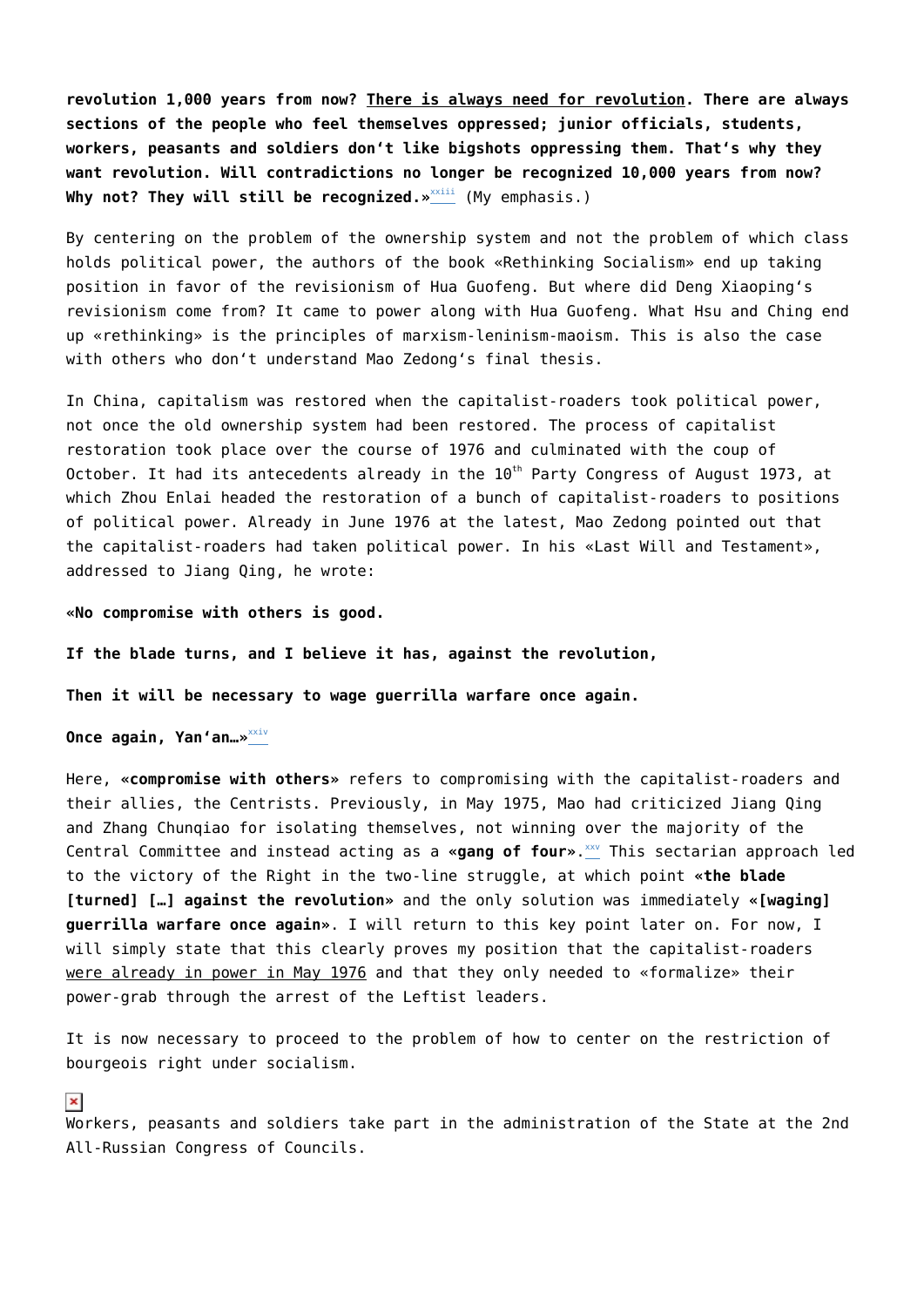## **3. HOW DOES THE RESTRICTION OF BOURGEOIS RIGHT TAKE PLACE?**

How is bourgeois right to be restricted? This process of restriction cannot take place faster than the transformation of the «Four Alls». Zhang Chunqiao pointed out:

*«We must be soberly aware that there is still a danger of China turning revisionist. This is not only because imperialism and social-imperialism will never give up aggression and subversion against us, not only because China's old landlords and capitalists are still around and unreconciled to their defeat, but also because new bourgeois elements are ‹being engendered daily and hourly›, as Lenin put it.*

### *[…]*

*We often say that the issue of ownership ‹has in the main been settled›; this means that it has not been settled entirely, and also that bourgeois right has not been totally abolished in this realm. The statistics cited above show that private ownership still exists partially in industry, agriculture and commerce, that socialist public ownership does not consist entirely of ownership by the whole people but includes two kinds of ownership, and that ownership by the whole people is still rather weak in agriculture, which is the foundation of the national economy. The disappearance of bourgeois right in the realm of the system of ownership in a socialist society, as conceived by Marx and Lenin, implies the conversion of all the means of production into the common property of the whole of society. Clearly we have not yet reached that stage. Neither in theory nor in practice should we overlook the very arduous tasks that lie ahead for the dictatorship of the proletariat in this respect.*

<span id="page-13-0"></span>*Moreover, we must see that both ownership of the whole people and collective ownership involve the question of directorship, that is, the question of which class holds the* ownership in fact and not just in name.»[xxvi](#page-22-12)

This thesis is completely valid. It sheds some extremely important light on how to restrict bourgeois right in the non-State sector — through the gradual conversion of all property into the property of the entire people through the socialist State. However, the question of restricting bourgeois right inside the socialist State still remains. After all, as a **«bourgeois State without the bourgeoisie»** in which **«capitalism is being engendered daily and hourly»** and in which the **«high officials […] have a good house, a car, a high salary, and attendants, more grievous than the capitalists»**, the socialist State is the main source of the restoration of capitalism. It was the State-monopoly bourgeoisie, not the non-State-monopoly bourgeoisie, which restored capitalism in the historic socialist countries.

Let us begin with the initial measures to be taken. As Marx pointed out, the exploitative salaries of the Party and State functionaries must immediately be lowered to **«a worker's wage»**. This is the bottom line. Lenin pointed out:

<span id="page-13-1"></span>«The bourgeoisie are emerging […] from among our council government employees […].»<sup>XXVii</sup>

**«Among the council engineers, the council school-teachers and the privileged, that is,**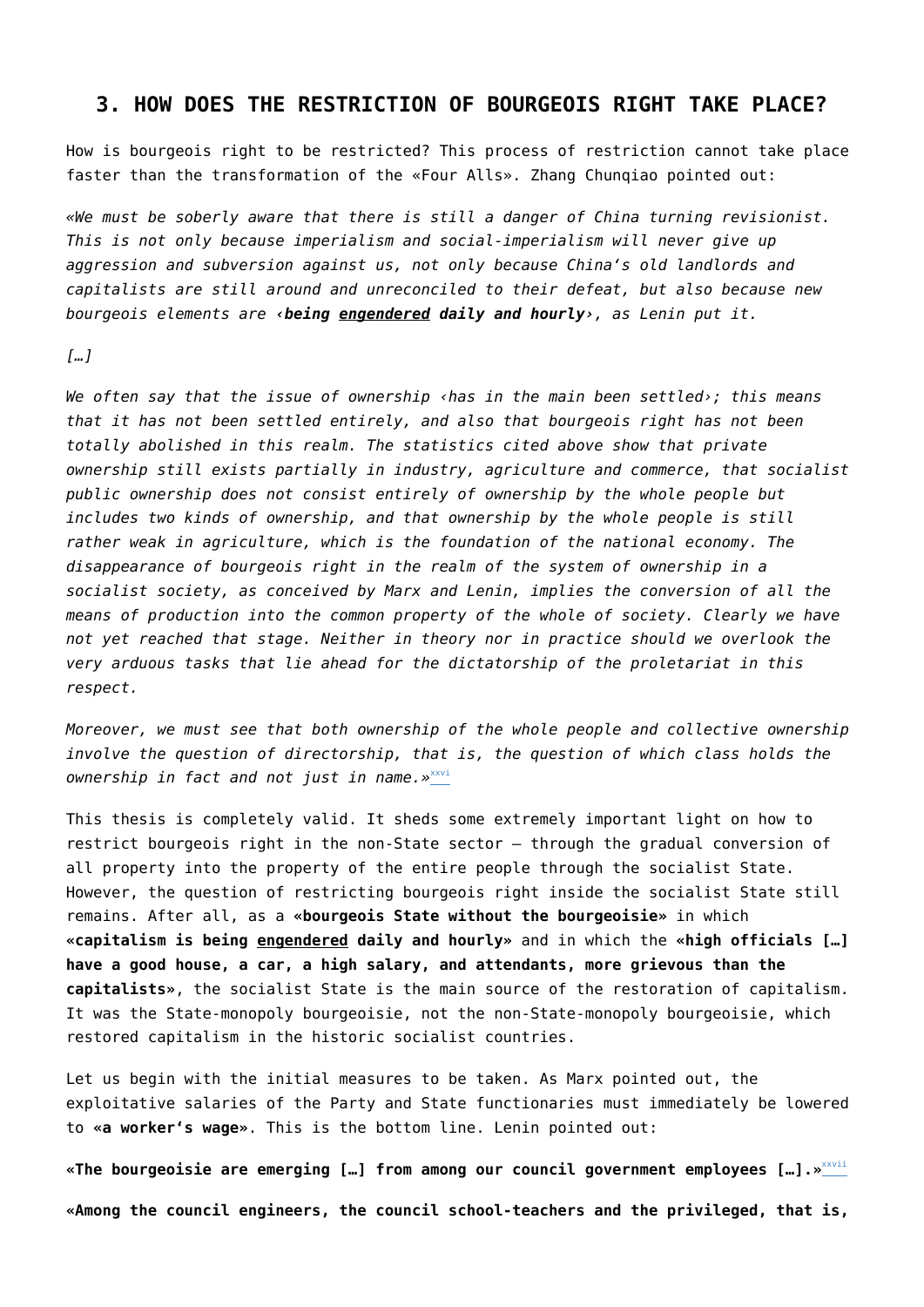<span id="page-14-0"></span>**the most highly skilled and best situated, workers in the council factories, we observe a constant revival of absolutely all the negative traits peculiar to bourgeois parliamentarism, and we are conquering this evil — gradually — only by tireless, constant, prolonged and persistent struggle, proletarian organization and** discipline.»<sup>[xxviii](#page-22-14)</sup>

Moreover, the exploitative element must be restricted through the participation of these functionaries in productive labor. Mao Zedong pointed out:

**«It is necessary to maintain the system of cadre participation in collective productive labour. The cadres of our Party and State are ordinary workers and not overlords sitting on the backs of the people. By taking part in collective productive labour, the cadres maintain extensive, constant and close ties with the working people. This is a major measure of fundamental importance for a socialist system; it helps to overcome bureaucracy and to prevent revisionism and dogmatism.**»<sup>[xxix](#page-23-0)</sup>

<span id="page-14-1"></span>These measures — the lowering of living standards of Party and State functionaries to the level of common working people and the participation of these functionaries in productive labor — will serve as an important basic restriction on bourgeois right. However, they will not suffice. In order to do away with bourgeois right in the State, it is necessary to do away with the State itself, for it to wither away through a gradual process. Lenin pointed out:

**«We need a State, but not the kind the bourgeoisie needs, with organs of government in the shape of a police force, an army and a bureaucracy (officialdom) separate from and opposed to the people. All bourgeois revolutions merely perfected this State machine, merely transferred it from the hands of one party to those of another.**

**The proletariat, on the other hand, if it wants to uphold the gains of the present revolution and proceed further, to win peace, bread and freedom, must ‹smash›, to use Marx's expression, this ‹ready-made› State machine and substitute a new one for it by merging the police force, the army and the bureaucracy with the entire armed people. Following the path indicated by the experience of the Paris Commune of 1871 and the Russian Revolution of 1905, the proletariat, must organise and arm all the poor, exploited sections of the population in order that they themselves should take the organs of State power directly into their own hands, in order that they themselves** should constitute these organs of State power.»<sup>[xxx](#page-23-1)</sup>

<span id="page-14-2"></span>He also pointed out:

**«There is a small-bourgeois tendency to transform the members of the councils into ‹parliamentarians›, or else into bureaucrats. We must combat this by drawing all the members of the councils into the practical work of administration. In many places the departments of the councils are gradually becoming merged with the commissariats. Our aim is to draw the whole of the poor into the practical work of administration, and every step that is taken in this direction — the more varied they are, the better should be carefully recorded, studied, systematized, tested by wider experience and embodied in law. Our aim is to ensure that every toiler, after having finished their eight hours' ‹task› in productive labour, shall perform State duties without pay: the**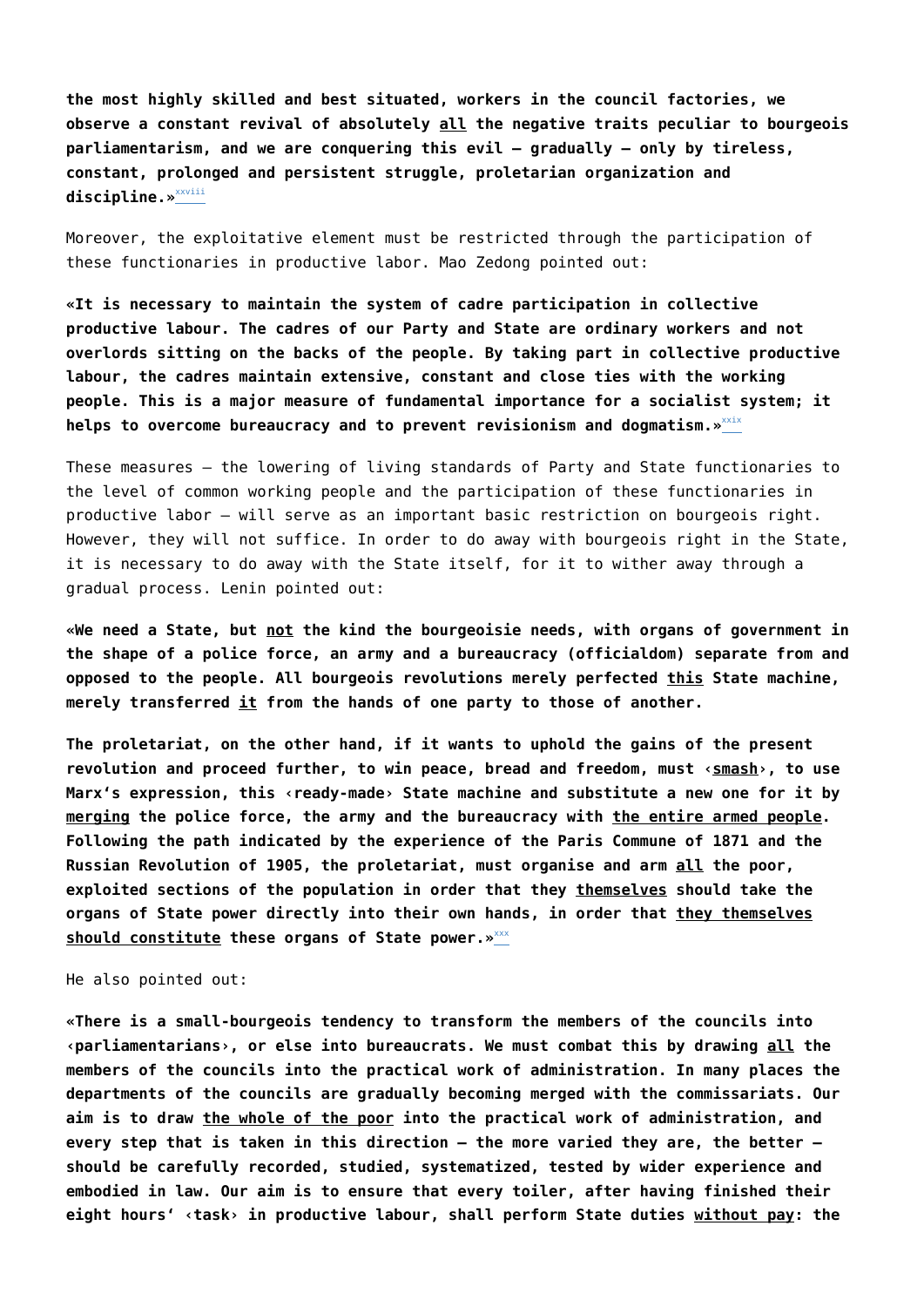### <span id="page-15-0"></span>**transition to this is particularly difficult, but this transition alone can guarantee** the final consolidation of socialism.»<sup>[xxxi](#page-23-2)</sup>

As a result of this process, the working people will more and more take over the functions of administration, policing and defense, until the elimination of the bureaucracy, police and standing army has taken place. The armed proletariat will itself constitute the nation, as Marx emphasized. But to reach this point requires a long historical process which cannot take place faster than the transformation of the «Four Alls» can. Therefore, in order to undermine the danger of capitalist restoration, a solution is required — a solution which will impulse both the transformation of the «Four Alls» and the withering away of the State. This solution is the proletarian cultural revolution. Comrade Gonzalo pointed out:

**«The Great Proletarian Cultural Revolution in a historical perspective is the most transcendental aspect of Chairman Mao's development of marxism-leninism; it is the solution to the great pending problem of the continuation of the revolution under the proletarian dictatorship. […] It was […] the most Earth-shaking political process and the greatest mass mobilization the world has ever seen […].**

**[…]**

<span id="page-15-1"></span>**The Great Proletarian Cultural Revolution implies a landmark in the development of the proletarian dictatorship towards the proletariat's securing political power,** concretely expressed in the revolutionary committees.»<sup>[xxxii](#page-23-3)</sup>

The reason why the proletarian cultural revolution is such an important contribution to marxism is that it is the concrete means by which the abolition of the «Four Alls» and bourgeois right takes place, the State withers away and communism is reached. As the Communist Party of China pointed out:

*«The Great Proletarian Cultural Revolution now unfolding is a great revolution that touches people to their very souls and constitutes a new stage in the development of the socialist revolution in our country, a stage which is both broader and deeper.*

*[…]*

*Although the bourgeoisie has been overthrown, it is still trying to use the old ideas, culture, customs and habits of the exploiting classes to corrupt the masses, capture their minds and endeavour to stage a comeback. The proletariat must do the exact opposite: it must meet head-on every challenge of the bourgeoisie in the ideological field and use the new ideas, culture, customs and habits of the proletariat to change the mental outlook of the whole of society. At present, our objective is to struggle against and overthrow those persons in authority who are taking the capitalist road, to criticize and repudiate the reactionary bourgeois academic ‹authorities› and the ideology of the bourgeoisie and all other exploiting classes and to transform education, literature and art and all other parts of the superstructure not in correspondence with the socialist economic base, so as to facilitate the consolidation* and development of the socialist system.»[xxxiii](#page-23-4)

<span id="page-15-2"></span>The Party also pointed out the method by which this cultural revolution is to be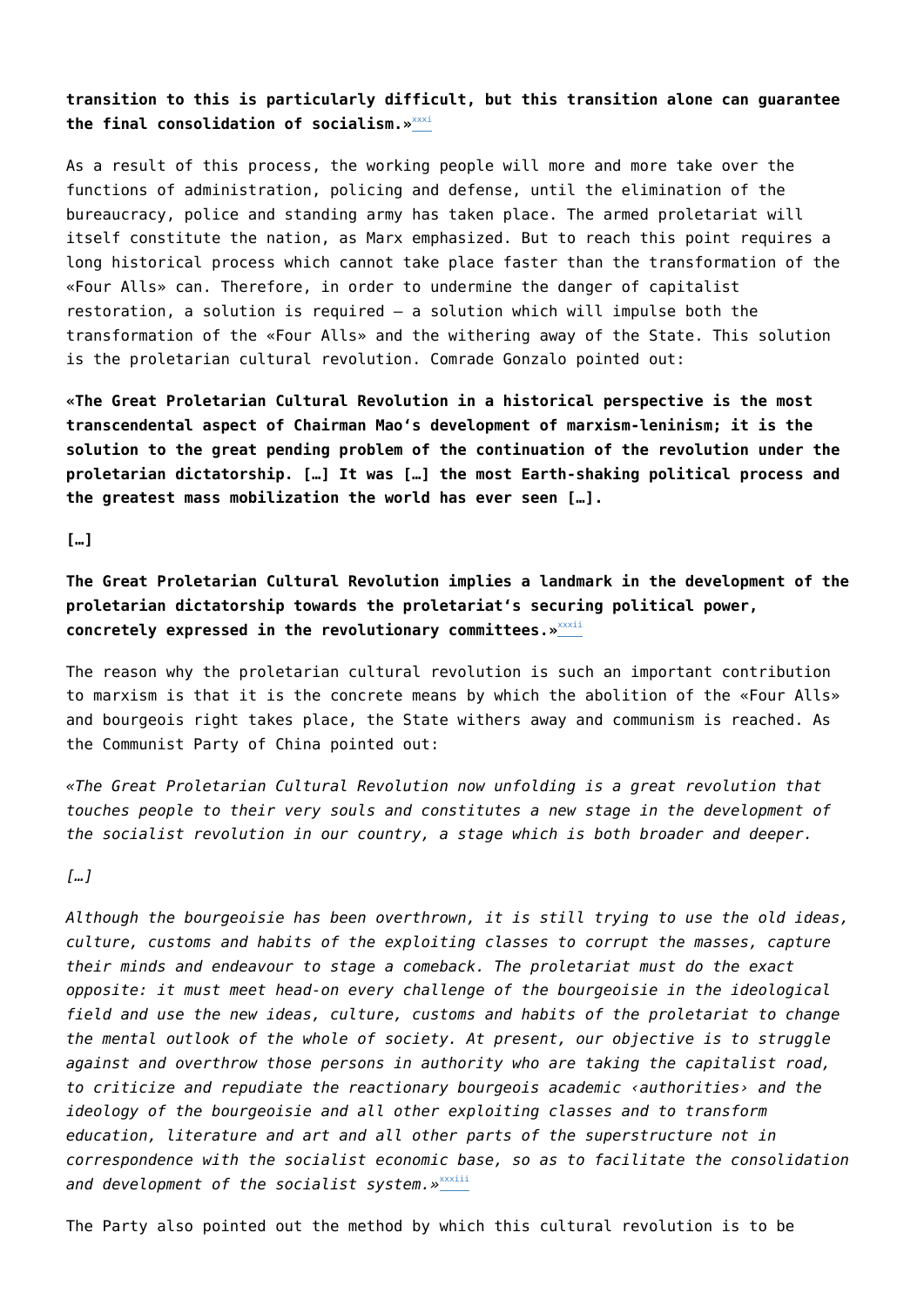#### carried out:

*«The whole Party must follow Comrade Mao Zedong's instructions, hold high the great banner of the proletarian cultural revolution, thoroughly expose the reactionary bourgeois class position of those so-called ‹academic authorities› who oppose the Party and socialism, thoroughly criticize and repudiate the reactionary bourgeois ideas in the sphere of academic work, education, journalism, literature and art, and publishing, and seize the leadership in these cultural spheres. To achieve this, it is necessary at the same time to criticize and repudiate those representatives of the bourgeoisie who have sneaked into the Party, the Government, the Army, and all spheres of culture, to clear them out or transfer some of them to other positions. Above all, we must not entrust these people with the work of directing the cultural revolution. In fact many of them have done and are still doing such work, and this is extremely dangerous.*

*Those representatives of the bourgeoisie who have sneaked into the Party, the government, the army, and various cultural circles are a bunch of counterrevolutionary revisionists. Once conditions are ripe, they will seize political power and turn the dictatorship of the proletariat into a dictatorship of the bourgeoisie. Some of them we have already seen thorough, others we have not. Some are still trusted by us and are being trained as our successors, persons like Khrushchev, for example, who are still nestling beside us. Party committees at all levels must pay full* attention to this matter.» XXXXiv

<span id="page-16-0"></span>But as Mao Zedong stated, to get rid of capitalist-roaders is not the aim of the cultural revolution — it is only its method. The aim is to **«change the soul»**, as he pointed out:

<span id="page-16-1"></span>**«To struggle against power-holders who take the capitalist road is the main task, but it is by no means the goal. The goal is to solve the problem of world outlook: it is the question of eradicating the roots of revisionism.**» XXXXV (My emphasis.)

The significance of the proletarian cultural revolution was summed up by Mao when he stated:

<span id="page-16-2"></span>**«The current Great Proletarian Cultural Revolution is absolutely necessary and most timely for consolidating the dictatorship of the proletariat, preventing capitalist** restoration and building socialism.»**[xxxvi](#page-23-7)** 

And at the end of his life, after almost ten years of cultural revolution, he made the following synthesis of its experiences:

**«The general view on the cultural revolution: Basically correct, with some shortcomings. What we want to study now is the shortcomings. The ratio is 70:30, 70% achievements and 30% mistakes, and the views on it are not necessarily consistent. There were two mistakes made in the cultural revolution: 1. Overthrow everything, and 2. All-round civil war. Regarding ‹overthrowing everything›, some of the attacks were correct, such as against Liu's and Lin's groups. Some of them were mistakes, such as those against some old comrades. These people also made mistakes, so some criticism of**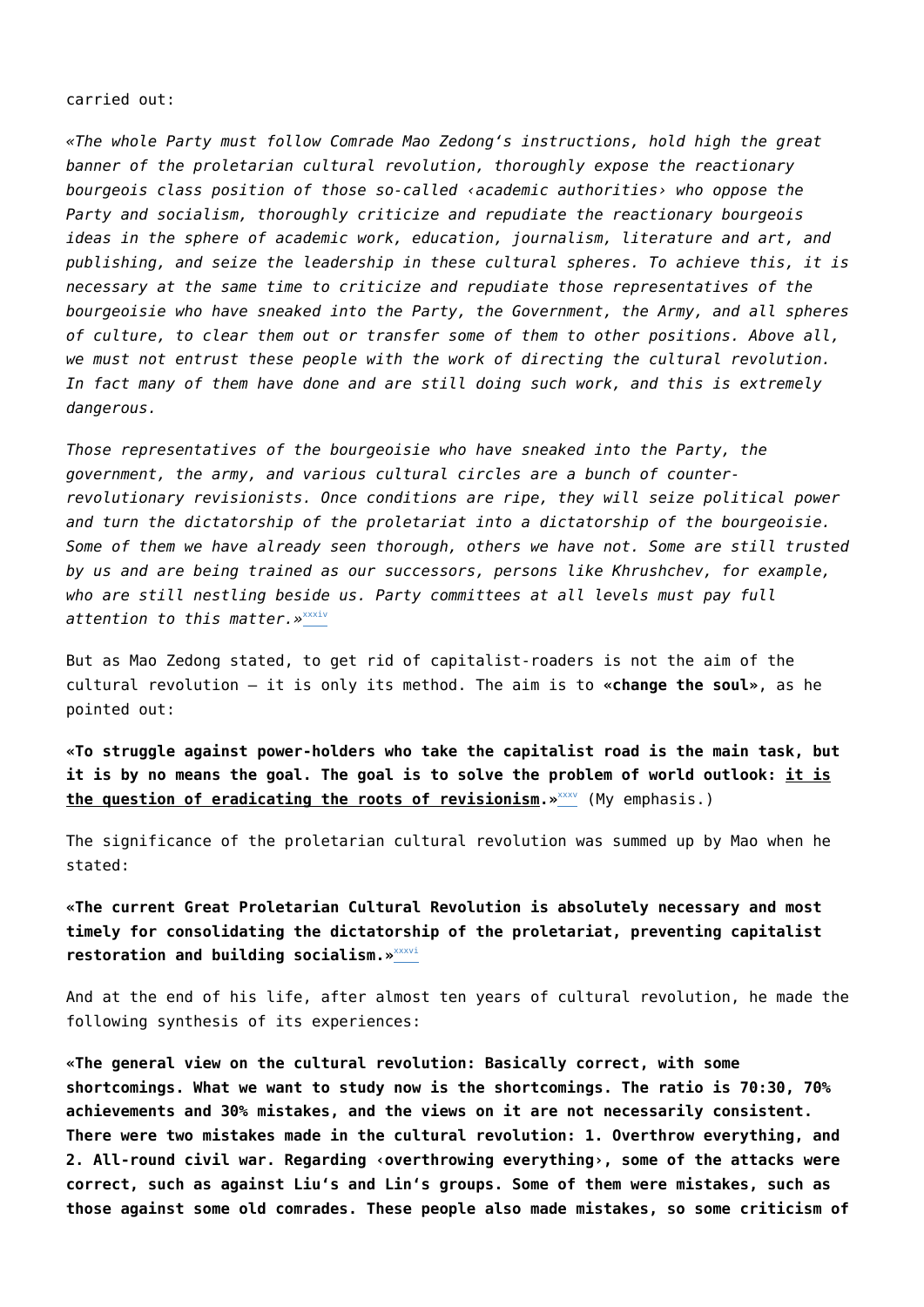**them is fine. The experience without war has already lasted ten years. During the ‹all-round civil war›, guns were taken, most were distributed. Armed fighting is also an exercise. But beating people to death and not rescuing the wounded, this is not** good.»**XXXVii** 

<span id="page-17-0"></span>The uninterrupted proletarian cultural revolution, which is carried out through periods of consolidation and periods of leaps (campaigns), is the concrete expression of **«the permanence of the revolution»**, as Marx described, the end result of which is the abolition of the «Four Alls», the dissolution of bourgeois right, the withering away of the State in favor of governance by the entire armed people, the destruction of patriarchy and the complete and total elimination of the possibility of capitalist restoration — in a word, a communist society, which is governed by the only communist right: **«From each according to their ability, to each according to their needs!»**

 $\pmb{\times}$ 

The 1981 summary trial against Jiang Qing, Zhang Chunqiao, Yao Wenyuan and Wang Hongwen.

# **4. CAPITALIST RESTORATION CANNOT BE PREVENTED, BUT IT CAN BE NEGATED THROUGH SOCIALIST COUNTER-RESTORATION**

From the above, it can be clearly seen that the question of which road is being taken, the capitalist road or the communist road, is determined by whether bourgeois right is being restricted or expanded. The communist road corresponds to restricting bourgeois right, whereas the capitalist road corresponds to expanding it or «standing still» on the problem. As soon as bourgeois right is no longer being actively restricted, it is an expression that the inner-Party bourgeoisie has already taken power.

Mao Zedong pointed out:

**«If a Rightist, anti-communist coup occurs in China, my conclusion is they will not have peace, and it is quite possible that it will be short-lived. This is because all the revolutionaries, who represent the interest of more than 90% of the people, will not tolerate it. At that time, the Right will possibly use my words to secure power for some time, and the Left then will definitely use other of my words, organize, and** defeat the Right.»<sup>XXXViii</sup>

<span id="page-17-1"></span>How, then, can the restoration of capitalism be prevented?

Firstly, as we have seen, through the uninterrupted proletarian cultural revolution. However, since what in essence was an uninterrupted proletarian cultural revolution was actually carried out in China from May 1966 to October 1976, and capitalism was still restored, we can see that the cultural revolution alone was not enough. Comrade Gonzalo pointed out:

<span id="page-17-2"></span>**«The restoration of capitalism in China after the 1976 counter-revolutionary coup is not a negation of the Great Proletarian Cultural Revolution but is plainly part of the contention between restoration and counter-restoration, and, on the contrary, it shows us the transcendental historical importance of the Great Proletarian Cultural**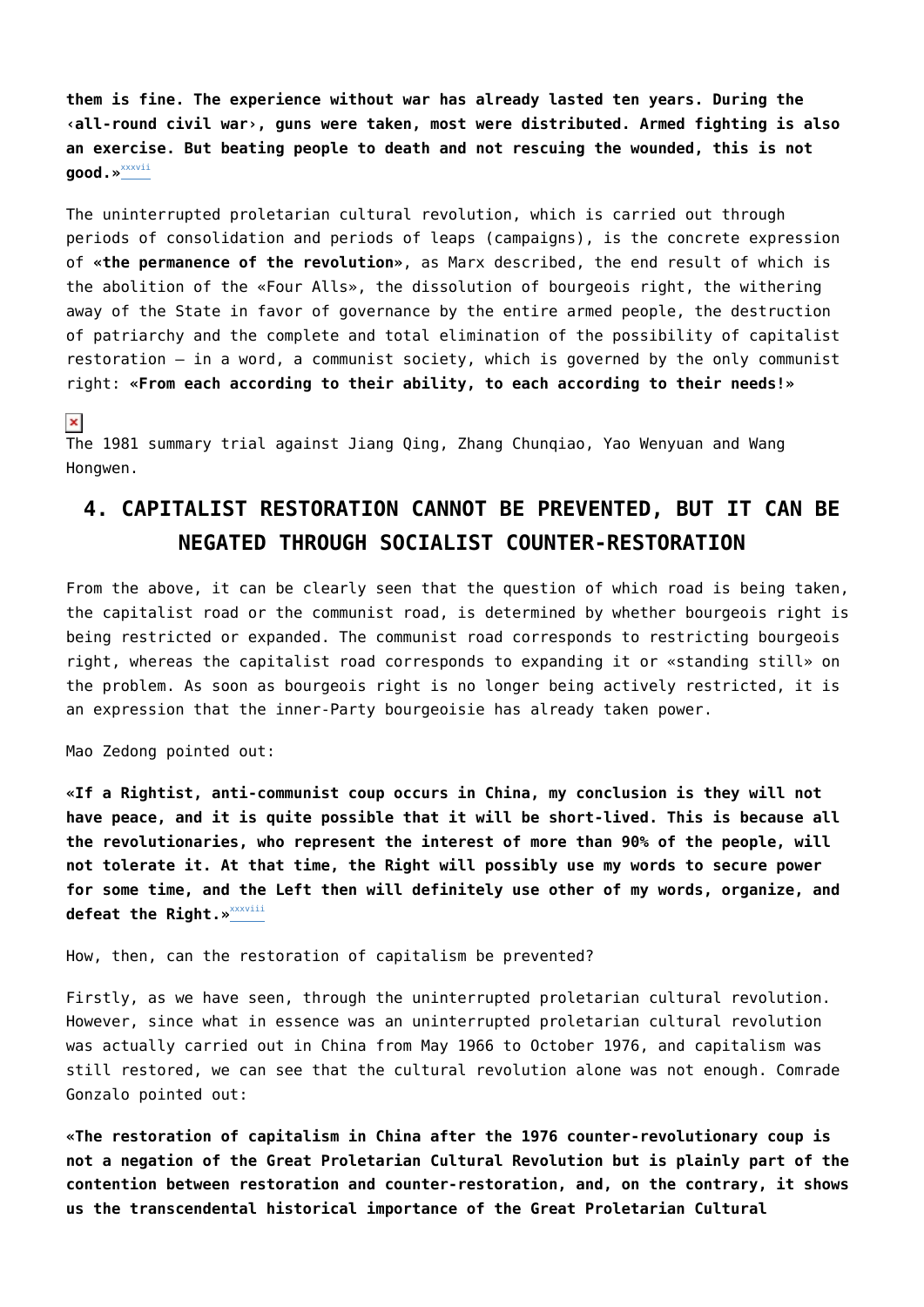#### **Revolution in the inexorable march of humanity towards communism.»**<sup>[xxxix](#page-23-10)</sup>

The uninterrupted proletarian cultural revolutions is the means by which bourgeois right is restricted under socialism. However, by itself, the cultural revolution cannot guarantee that capitalism will not be restored in a socialist country. The process (restoration ↔ counter-restoration) is still ongoing, both at the world level and in each country. If the capitalist-roaders come to power in a socialist country, they will immediately seek to carry out a fascist coup against the communist-roaders and restore capitalist relations of production. Therefore, the key is to carry out a seizure of political power immediately once bourgeois right is no longer being restricted. This was done by Mao in 1966, when the Great Proletarian Cultural Revolution began. Mao pointed out:

**«Taking over is in itself a revolution, a creation of something new. […] We have seized power, but it may be snatched away from us again. […] But we must keep power. This depends chiefly on the strength of the Left. When the Left is weak, power may be snatched away from it again. Therefore the Left must be strong. I support the power** struggle.»<sup>[xl](#page-23-11)</sup>

<span id="page-18-0"></span>Then, political power had been seized by the inner-Party bourgeoisie headed by Liu Shaoqi. They had not yet been able to carry out a counter-revolutionary coup against Mao, but had removed him from all positions of political power, leaving him only as Chairperson of the Communist Party. He used this position to launch the cultural revolution. However, in 1976, Jiang Qing and Zhang Chunqiao had not yet been elected to the responsible positions within the Party and State respectively  $-$  the 3<sup>rd</sup> Plenary Session of the 10<sup>th</sup> Central Committee which was to elect them as Chairperson of the Party and President of the People's Republic respectively was convened by Hua Guofeng under false pretenses and used to arrest them and their supporters. That this would happen had already been predicted by Mao in his final letter to Jiang Qing, which I quoted above. Therefore, the problem for Jiang Qing was to seize political power. Mao wrote:

**«A person's life is limited,**

**but revolution knows no bounds.**

**In the struggle of the past ten years, I have tried to reach the peak of the revolution,**

**but I have failed.**

**However, you could reach the summit.**

**If somehow you fail,**

**You will plunge into a fathomless abyss.**

<span id="page-18-1"></span>Your body will be torn to pieces, and your bones will break.»<sup>[xli](#page-23-12)</sup>

Without control over the Communist Party, Jiang Qing would have been forced to launch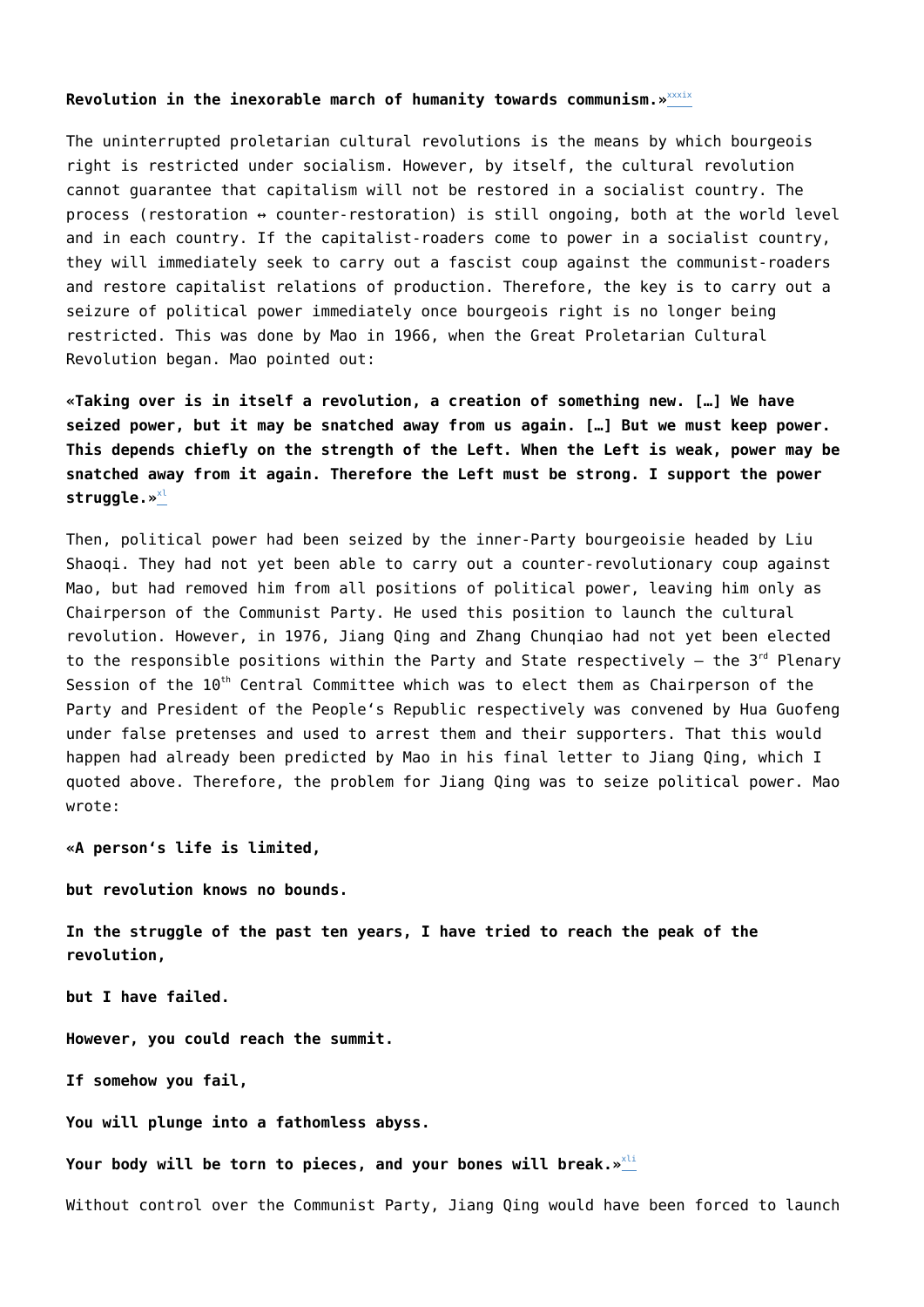a people's war in order to seize power, as Mao instructed her to do. However, she did not fulfill this directive. As a result, capitalism was restored in China. Lessons must be drawn from this immensely important historical event, namely:

**1.** Once bourgeois right is no longer being actively restricted, it means that the inner-Party bourgeoisie has taken power.

**2.** Once the inner-Party bourgeoisie has taken power, it will actively work to carry out a social-fascist State coup and restore capitalism.

**3.** Without political power, the proletariat cannot use the cultural revolution as a means to win back power. It must seize power by means of revolutionary violence.

This leads me to highlight the importance of Comrade Gonzalo's thesis on the **«sea of armed masses»**, which he developed on the basis of Marx, Lenin and Mao and the experience of capitalist restoration in China. Gonzalo pointed out:

**«By militarizing the Party, we complete a step toward the militarization of society which is the strategic perspective to guarantee the dictatorship of the proletariat. The militarized society is the sea of armed masses which Marx and Engels spoke of, that guards the conquest of power and defends it once conquered. We take the experience of the Chinese Revolution, of the anti-Japanese base at Yan'an, which was a militarized society where everything grew out of the barrel of the gun: Party, Army, State, new politics, new economics, new culture. And in that way we develop war communism.**

<span id="page-19-0"></span>**[…] We must arm the masses bit by bit, part by part, until the general arming of the people.** When this goal is reached, there shall be no exploitation on Earth.»

We should understand the general arming of the people as a necessity. It cannot be carried out overnight, but must follow a period of mobilization, politicization and organization of the masses. Therefore, the implementation of this policy is tied to the proletarian cultural revolution and the withering away of the State. The arming of the people provides the military basis for the State to wither away. But moreover, it provides the military basis for countering capitalist restoration with socialist counter-restoration.

Once the inner-Party bourgeoisie has seized political power and is preparing its social-fascist coup, the Left has a brief window during which it can make its move. In China, this was the case before October 1976, and in the Soviet Union, it was the case before the 20<sup>th</sup> Party Congress in 1956. In both cases, the Left (in China represented by Jiang Qing and in the Soviet Union by V. M. Molotov) made its move too late — after the coup had already taken place.

Once the inner-Party bourgeoisie holds political power, it controls the people's army. Therefore, it can and will use it for restoring capitalism. This heightens the importance of the people's militia under socialism, which can be mobilized by the people's army, but can only receive orders from the lower-level Communist Party members in the local State organs, since the militia is mobilized to protect the dictatorship of the proletariat. Therefore, in this brief window of opportunity, it is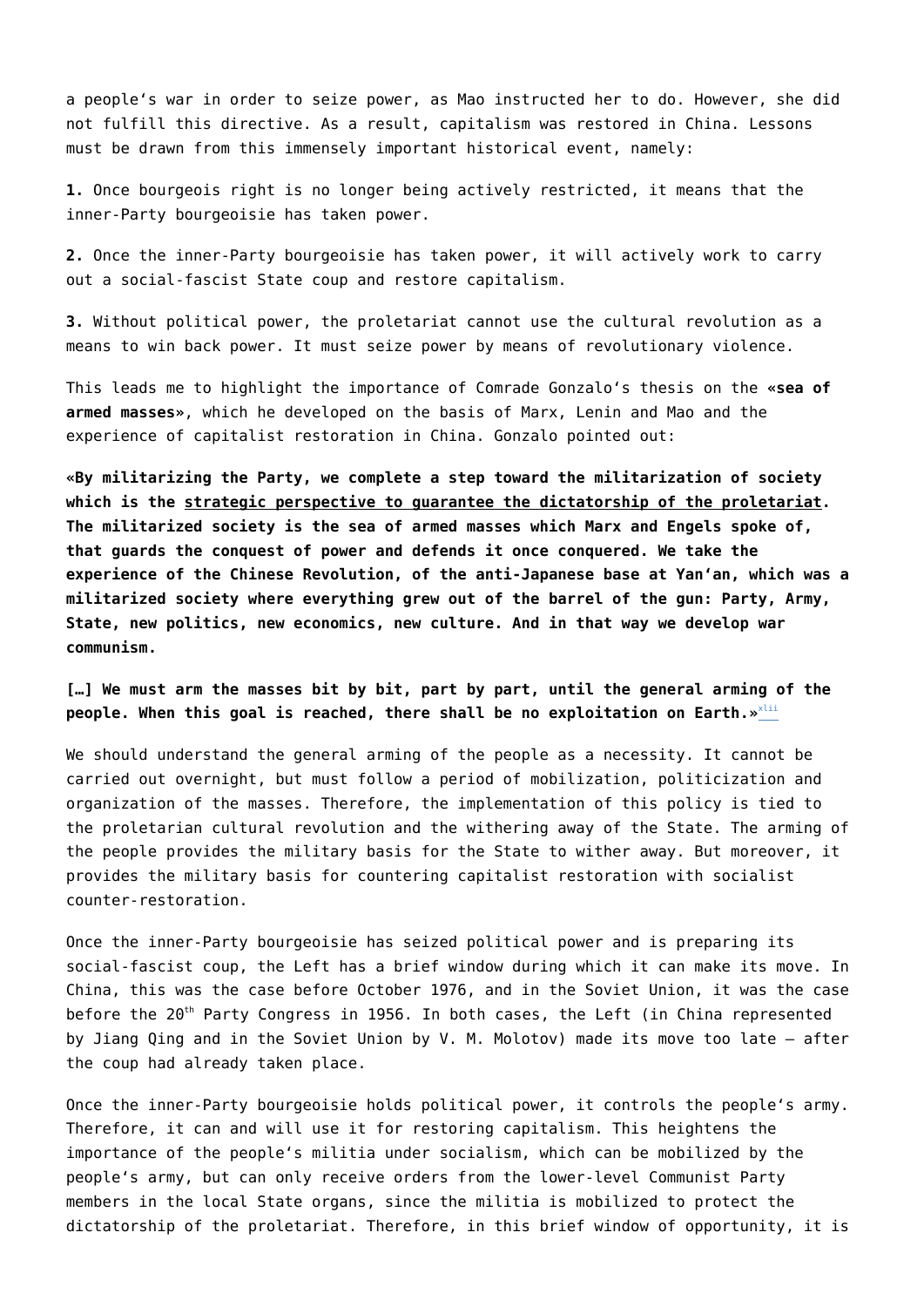possible for the communist leaders to call upon the Left of the entire Party, the Left of the people's army and the Left of the people's militia in particular to join it in armed struggle against capitalist restoration. Inevitably, only one faction of the Party, armed forces and militia will join the Left - however, in doing so, a basis will be laid for the counter-restoration of socialism to take place.

Once the people's war is thus reinitiated, it will be possible, through a long period of protracted revolutionary war, to win over the majority of the people and many members of the Party, Army and State — who originally supported the capitalist-roaders — to the side of the socialist counter-restoration. By following this strategy, this and only this road, it will be possible to continue the process of socialist revolution. Otherwise, capitalism will be restored completely, and the communists and proletarian revolutionaries of the country in question will find themselves working much longer under the immeasurably more difficult conditions of living in a socialfascist State.

When this road is followed, and only then, will the predictions made by Comrade Mao Zedong about the revisionist countries quoted above come true.

Maoist rebels from the circle "Dare" at the Tiananmen Square protests in Beijing, 1989.

 $\pmb{\times}$ 

# **5. CONCLUSION**

From the above, it can clearly be seen that Mao Zedong's final contribution to marxism-leninism-maoism, his thesis that **«the bourgeoisie is right in the Communist Party»**, has an immense historical and political significance. It is intimately connected with the problems of the proletarian cultural revolution, the general arming of the people, the struggle against the «Four Alls», the restriction of bourgeois right and the struggle between the restoration of capitalism and the counterrestoration of socialism as the continuation of the struggle between the communist and capitalist roads. It is a thesis of transcendental importance for all communists and for all those who want revolution.

Without grasping this thesis and grasping it fully, in all of its aspects, with all of its uncomfortable implications about the nature of socialist society and the historical socialist countries, it is impossible to carry out the uninterrupted proletarian revolution. Until the communists of the world grasp this thesis, no matter how many efforts are exerted and how much blood is spilled by the proletarian revolutionaries of the world, capitalism will be restored again and again. In order for us to reach communism, this thesis is absolutely essential.

The comrades working in bourgeois-democratic and openly fascist countries must grasp this thesis, for if they don't, all their efforts will be in vain. The comrades working in social-fascist countries must grasp this thesis, for if they don't, they will never understand the way out which they must take. All communists on Earth must grasp this thesis, for this understanding alone will bring us to communism. With this understanding, and not without it, as Comrade Gonzalo used to say: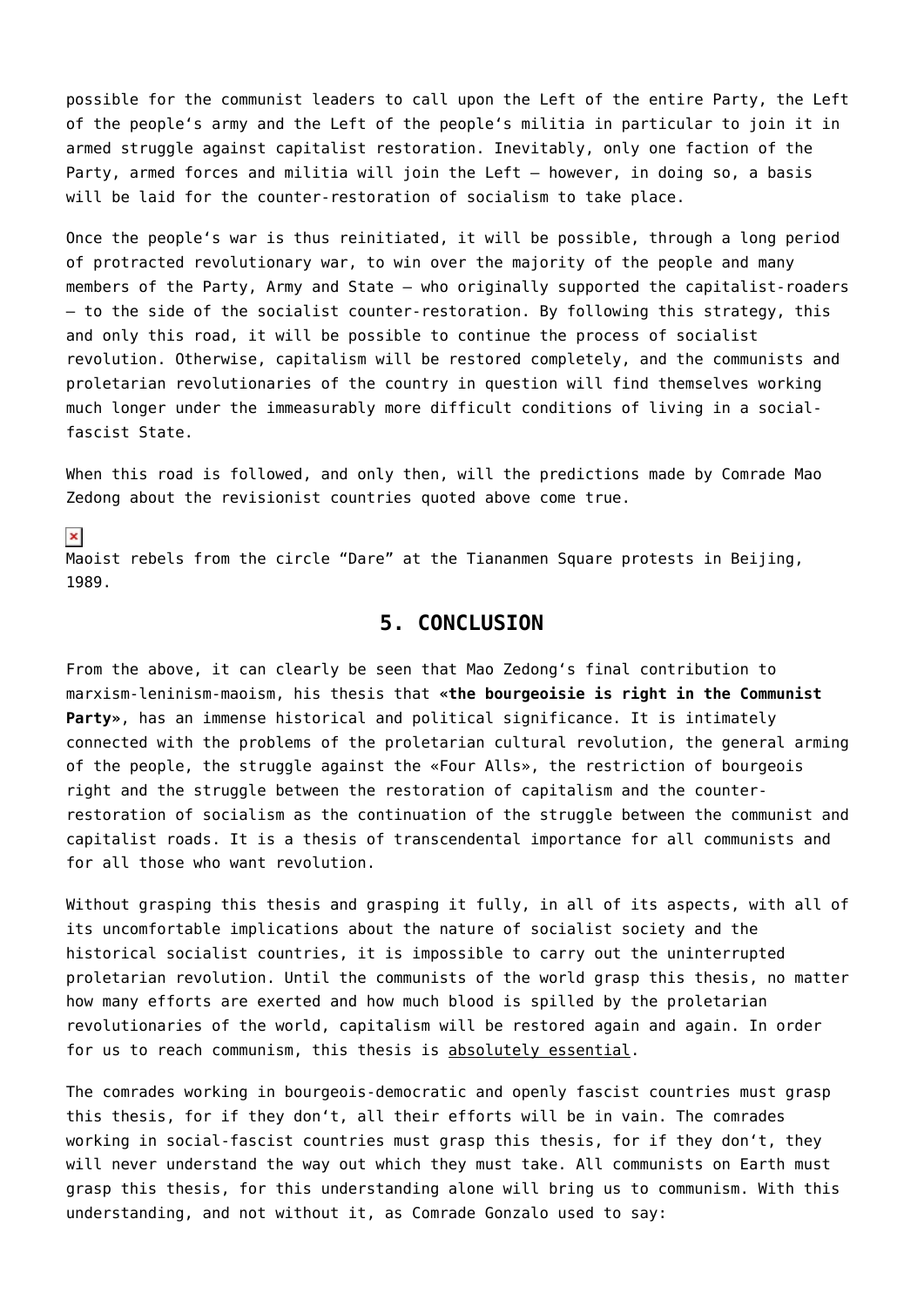<span id="page-21-0"></span> $i$  I mainly rely on three documents which were published on bannedthought.net over the course of the previous year. These are the following: «Chairman Mao's Primary Directives», «A Summary of Views on the Problem of the Inner-Party Bourgeoisie» and «The Bourgeoisie Within the Party in the Socialist Period». The latter two documents are only available in the Chinese language. The third document, written by Comrade Qin Zhengxian on behalf of the Writing Group of the Shanghai Municipal Committee of the Communist Party of China during the summer of 1976, was particularly helpful. In a stunning act of revolutionary heroism, this booklet was broadcast by the *Shanghai People's Radio* for several weeks after the State coup by the capitalist-roaders in October 1976, in spite of the ban on the booklet issued by the revisionists.

<span id="page-21-1"></span>[ii](#page-0-1) Mao Zedong: «Main Directives» (October 1975-January 1976)

<span id="page-21-2"></span>[iii](#page-1-0) Ibid.

<span id="page-21-3"></span>[iv](#page-1-1) Karl Marx: «The Class Struggles in France, 1848-50» (January-October 1850)

<span id="page-21-4"></span> $\nu$  Karl Marx: «Critique of the Gotha Program» (April-May 1875)

<span id="page-21-5"></span>[vi](#page-4-0) V. I. Lenin: «The State and Revolution» (August-September 1917)

<span id="page-21-6"></span>[vii](#page-4-1) See Karl Marx: Letter to Joseph Weydemeyer (05.03.1852)

<span id="page-21-7"></span>[viii](#page-5-0) Mao Zedong — Quoted in Editorial Departments of the *People's Daily* and *The Red Flag*: «Marx, Engels and Lenin on the Dictatorship of the Proletariat» (22.02.1974)

<span id="page-21-8"></span>[ix](#page-5-1) Karl Marx: «The Civil War in France» (July 1870-May 1871)

<span id="page-21-9"></span>[x](#page-5-2) Mao Zedong — Quoted in Editorial Departments of the *People's Daily* and *The Red Flag*: «Marx, Engels and Lenin on the Dictatorship of the Proletariat» (22.02.1974)

<span id="page-21-10"></span>[xi](#page-5-3) See V. I. Lenin: «‹Left›-Communism: An Infantile Disorder» (April-May 1920)

<span id="page-21-11"></span>[xii](#page-6-0) J. V. Stalin: «Economic Problems of Socialism in the Soviet Union» (1951)

<span id="page-21-12"></span>[xiii](#page-7-0) See Editorial Departments of the *People's Daily*, *The Red Flag* and the *Liberation*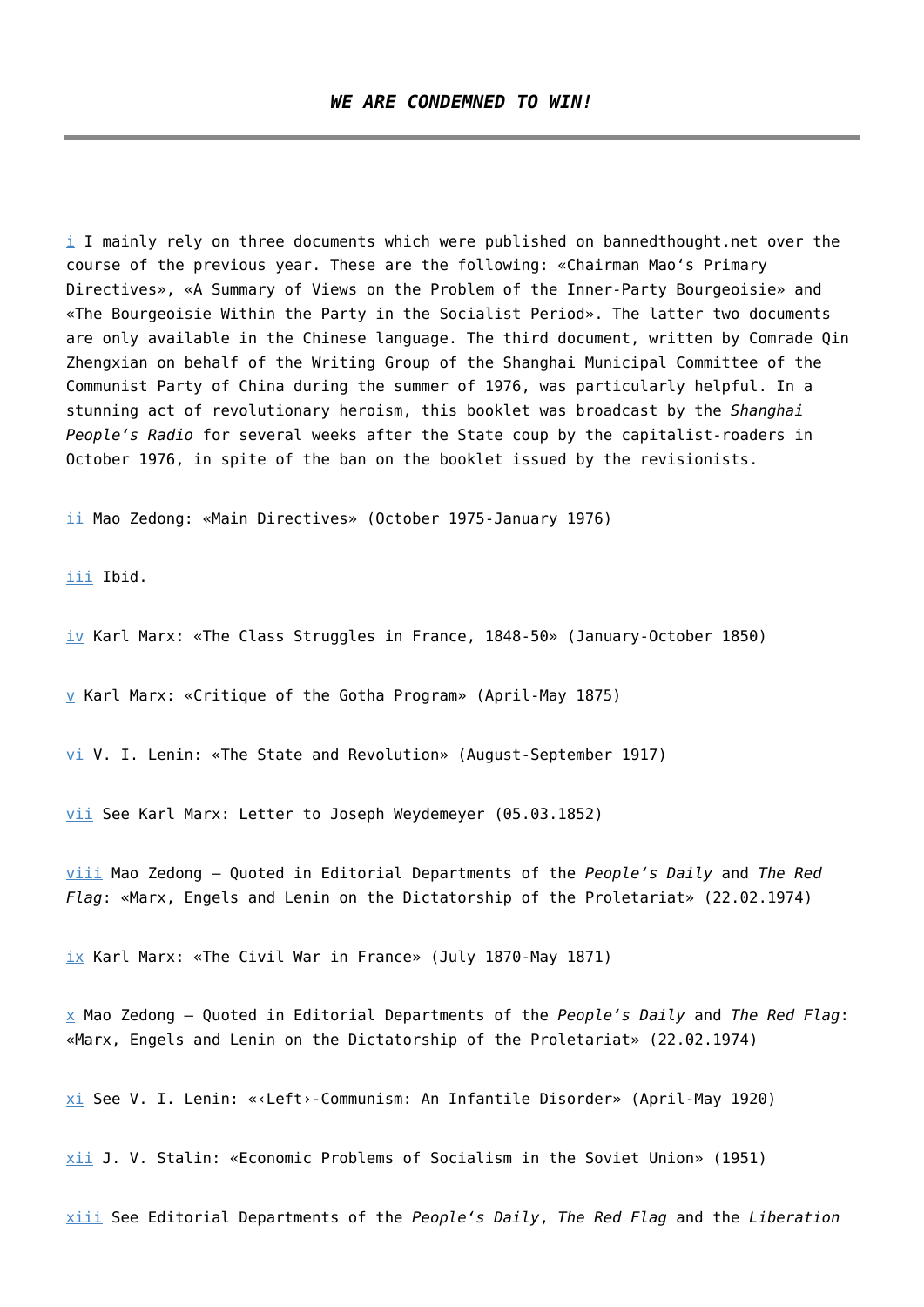*Army Daily*: «The Struggle Between the Two Roads in China's Countryside» (23.11.1967)

<span id="page-22-0"></span>[xiv](#page-8-0) Mao Zedong — Quoted in Editorial Departments of the *People's Daily* and *The Red Flag*: «Marx, Engels and Lenin on the Dictatorship of the Proletariat» (22.02.1974)

<span id="page-22-1"></span>[xv](#page-8-1) Mao Zedong — Quoted in Editorial Departments of the *People's Daily*, *The Red Flag* and the *Liberation Army Daily*: «Leninism or Social-Imperialism?» (22.04.1970)

<span id="page-22-2"></span> $xvi$  See Deng-yuan Hsu and Pao-yu Ching: «Rethinking Socialism» (Before 1997)

<span id="page-22-3"></span> $x$ vii Mao Zedong: «Speech at the 1<sup>st</sup> Plenary Session of the 9<sup>th</sup> Central Committee of the Communist Party of China» (28.04.1969)

<span id="page-22-4"></span>[xviii](#page-9-0) Zhang Chunqiao: «On Exercising All-Round Dictatorship over the Bourgeoisie» (1975)

<span id="page-22-5"></span> $x\text{fix}$  Hua Guofeng: «Let the Whole Party Mobilize for a Vast Effort to Develop Agriculture and Build Dazhai-Type Counties Throughout the Country» (15.10.1975)

<span id="page-22-6"></span>[xx](#page-10-0) Ibid.

<span id="page-22-7"></span>[xxi](#page-10-1) Jiang Qing: «Address at the National Conference on Learning from Dazhai in Agriculture» (15.09.1975)

<span id="page-22-8"></span> $xxi$ i Mao Zedong – Quoted in Central Committee of the Communist Party of China: «Decisions on Agricultured Cooperation» (11.10.1955)

<span id="page-22-9"></span>[xxiii](#page-12-0) Mao Zedong: «Main Directives» (October 1975-January 1976)

<span id="page-22-10"></span>[xxiv](#page-12-1) Mao Zedong: «Last Will and Testament» (May-June 1976)

<span id="page-22-11"></span>[xxv](#page-12-2) See Mao Zedong: «Talk with Members of the Political Bureau Who Were in Beijing» (04.05.1975)

<span id="page-22-12"></span>[xxvi](#page-13-0) Zhang Chunqiao: «On Exercising All-Round Dictatorship over the Bourgeoisie» (1975)

<span id="page-22-14"></span><span id="page-22-13"></span> $\overline{XXV11}$  V. I. Lenin: «The 8<sup>th</sup> Congress of the Communist Party of Russia (Bolshevik)» (March 1919)